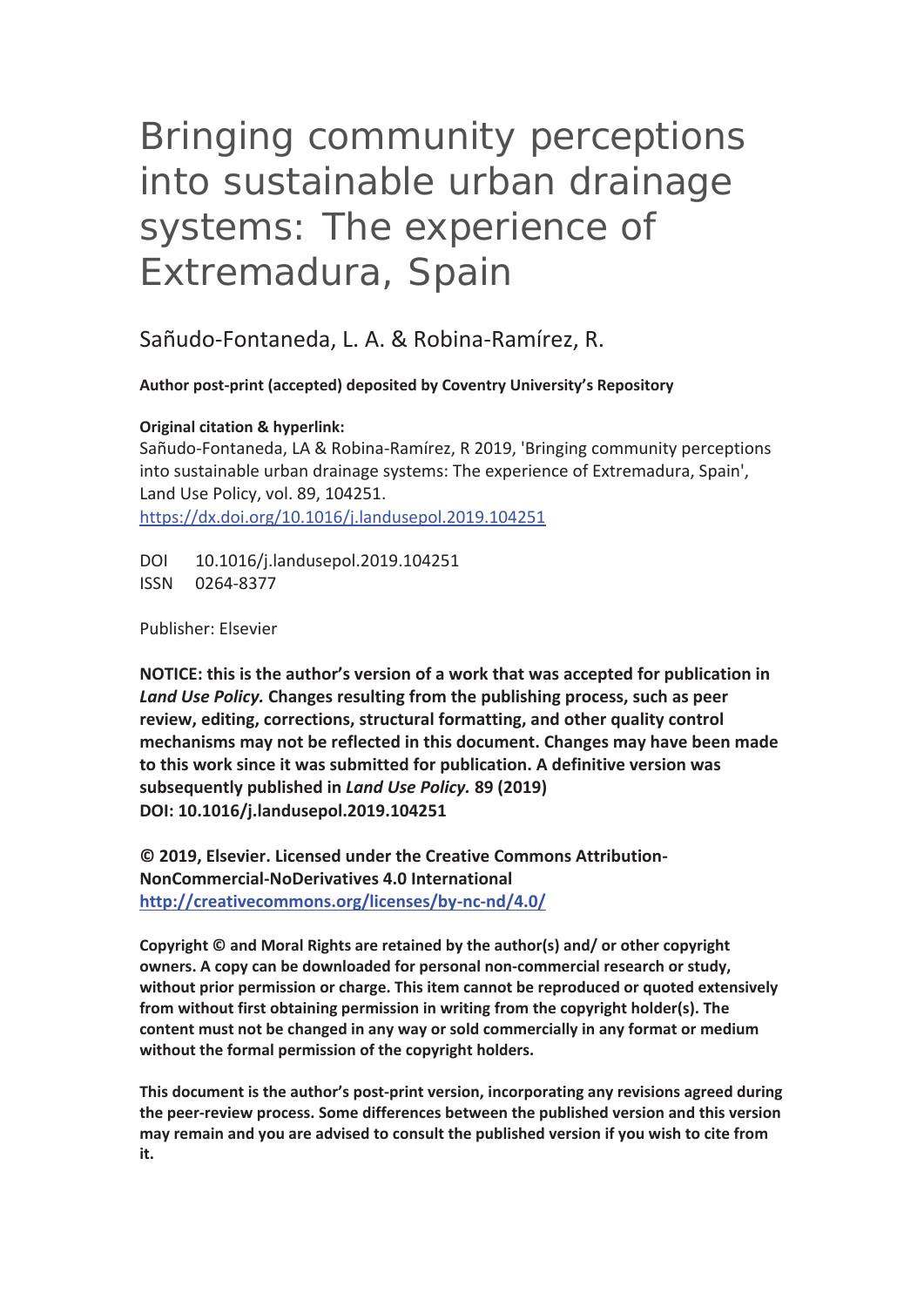# **Bringing community perceptions into Sustainable Urban Drainage Systems: the experience of Extremadura, Spain**

L.A. Sañudo-Fontaneda 1,2\*, Rafael Robina Ramírez 3

<sup>1</sup> INDUROT Research Institute, UOStormwater Engineering Research Team, GICONSIME Research Group, Department of Construction and Manufacturing Engineering, University of Oviedo. Polytechnic School of Mieres. Calle Gonzalo Gutierrez Quiros s/n. 33600, Mieres (Principality of Asturias), Spain. Email: sanudoluis@uniovi.es

<sup>2</sup> Centre for Agroecology, Water and Resilience (CAWR), Coventry University, Ryton Gardens, Wolston Lane, Ryton-on-Dunsmore, CV8 3LG, Coventry, UK. Email: luis.sanudo-fontaneda@coventry.ac.uk <sup>3</sup> University of Extremadura, Avenida de la Universidad s/n, 10071 Cáceres (Extremadura), Spain. Email:

rrobina@unex.es

\* Corresponding author details:

Dr. Luis A. Sañudo-Fontaneda. Email: sanudoluis@uniovi.es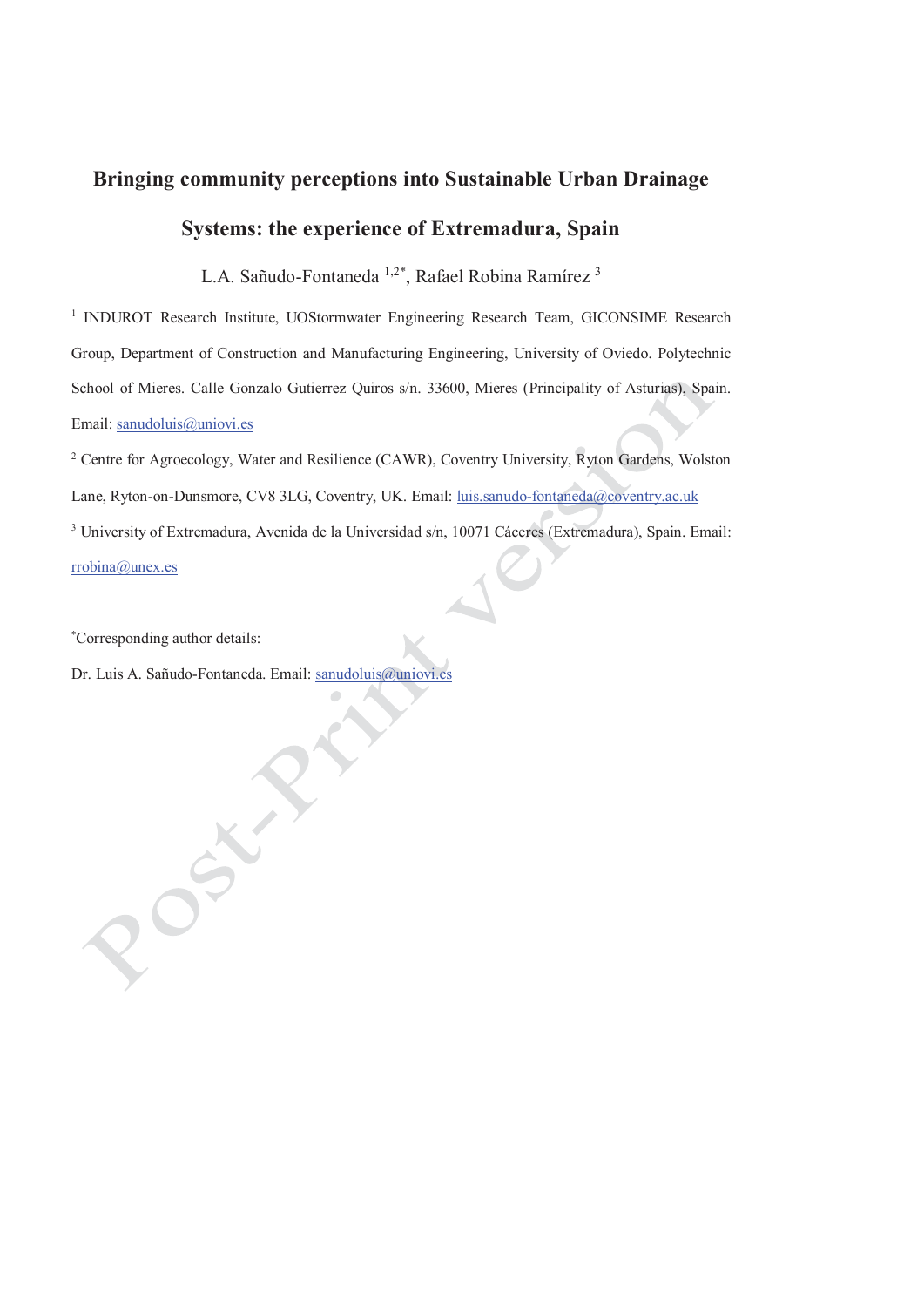## **Bringing community perceptions into Sustainable Urban Drainage Systems: the experience of Extremadura, Spain**

#### **Abstract**

Sustainable Drainage Systems (SuDS) have arisen as an alternative to "grey" conventional drainage in order to manage stormwater in urbanised areas. While technical aspects regarding the design and construction of SuDS have received most of the attention by academics and practitioners across the world, social aspects such as amenity, health, governance or equity, amongst others, still are not fully considered for design, planning and operation. The present research introduces human aspects of water management beyond traditional schemes to examine community perceptions about SuDS. With this aim, the Smart PLS Path Modelling method has been designed to measure social unobserved variables through indicators, using the UNESCO's principles. A case study was developed at three neighbouring communities in Cáceres (region of Extremadura), Spain, in order to check the potential of SuDS to be considered for full implementation in Southern Europe. A questionnaire was designed and conducted using 276 dwellers whose average was 39. The participants showed significant sensitivity towards the implementation of SUDS. This research opens a new research line by tackling the knowledge gap identified, informing on how to approach young communities with few or no knowledge about SuDS.

**Keywords:** Amenity; Community Resilience; Food and Water Systems; Green Stormwater Infrastructure; Self-organisation; Water Sensitive Urban Design.

#### **1. Introduction**

Food and water systems are under threat due to instability processes governed by climate change, biodiversity loss and intense urbanisation, affecting community resilience across the globe (Altieri et al. 2015). Flood events, water pollution and large periods of droughts are increasingly dominating planning scenarios for cities whilst inducing insecurity both in food and water systems, not only in urban environments but also in rural areas (Nguyen et al. 2019). Extreme values within design parameters have changed drastically in many cases (Stephens et al. 2018), leading the path towards newer techniques and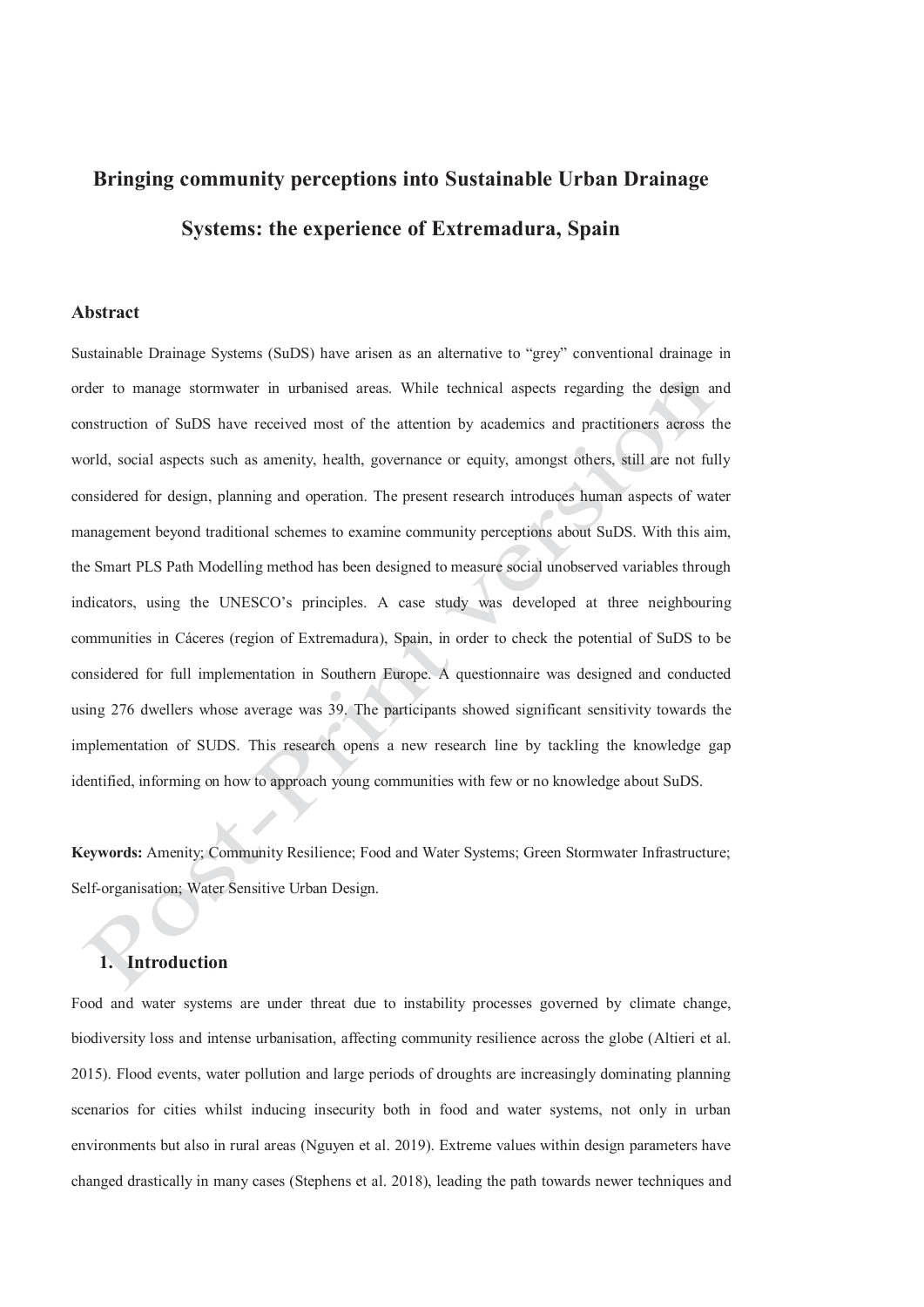knowledge to sustainably manage water under scenarios of climate change and large waterproofed urbanised areas (Allende-Prieto et al. 2018). There is a wide agreement amongst scientists and practitioners in pointing out Sustainable Drainage Systems (SuDS) as the most complete set of techniques to provide resilient water systems for practice under the "*new paradigm for water management*" which confers value to rainwater in comparison to conventional drainage systems (Morison and Brown, 2011; Morison and Chesterfield, 2012; Perales-Momparler et al. 2017; Rodríguez-Rojas et al. 2017). Despite the fact that this paradigm was key in Ancient Civilisations as shown in Charlesworth et al. 2016, the driving factor in drainage has been to focus on taking rainwater away from the urban environment considering it as waste.

SuDS design comprehends four main pillars according to the UK CIRIA SuDS Manual (Woods Ballard 2015): water quantity, water quality, biodiversity and amenity. SuDS philosophy often referred as Water Sensitive Urban Design (WSUD) (Fletcher et al. 2014) shows a wide range of benefits from SuDS implementation, highlighting Ecosystem Services amongst others. Furthermore, an ecohydrological approach could comprehend multiple benefits comprising flood mitigation, water supply, thermal comfort, and social amenity using the natural flow paradigm (Fletcher et al. 2014). Linking ecosystem services from Green Stormwater Infrastructure (GSI) to human well-being requires a multidisciplinary approach where planners have to follow very often a route from multifunctionality towards multiple ecosystem services (Hansen and Pauleit 2014). Thus, the socio-cultural context or human well-being should be linked to the ecosystem and biodiversity. In addition, human health is directly related to the promotion of ecosystem services by using GSI (Tzoulas et al. 2007). Thus, ecosystem services have been investigated before in relation with human aspects. Following this route, Lundy and Wade (2011) described cultural services as part of a category of ecosystem services which provides spiritual and educational values, aesthetics and recreation. These human aspects from the ecosystem services associated with GSI impacted positively in mental and physical well-being, increased environmental awareness and house prices (Lundy and Wade 2011). Kong et al. (2007) also linked amenity values to market prices. Age is also a factor that influences environmental awareness and the interaction with nature (McKeiver and Gadenne, 2005; Kanchanapibul et al. 2014) and should be taken into consideration when undertaking amenity surveys in SuDS as an environmental solution.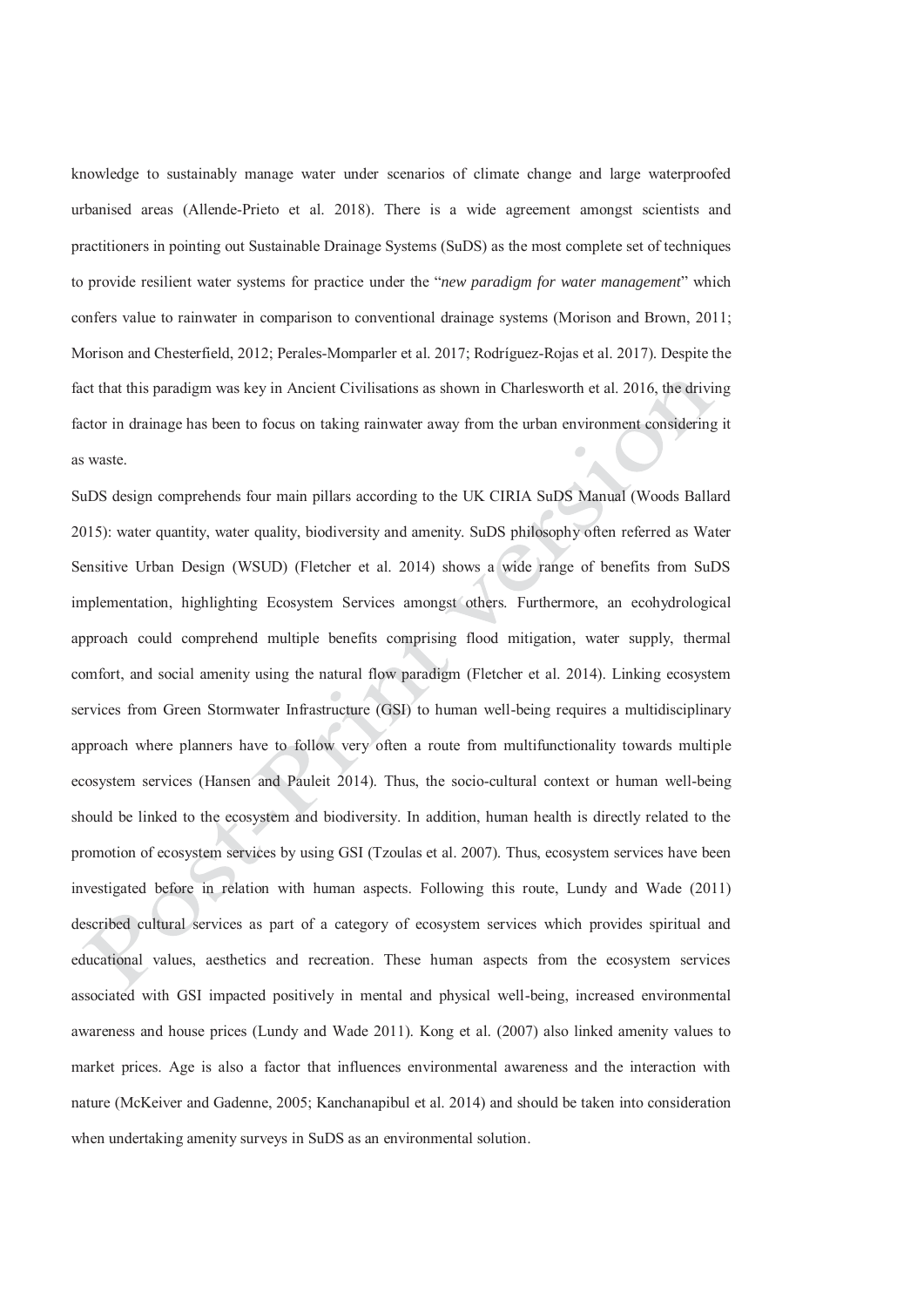Moreover, Wong et al. (2009) defined three pillars of practice for water sensitive cities based upon cities as water supply catchments, cities providing ecosystem services and cities comprising water sensitive communities. The later could be considered as the recipient for human aspects and behaviours, being the other two pillars those related to infrastructure and built and natural environments.

Given the complex nature of the problem and the multifunctional scale offered by "*the new paradigm for water management*", there is a need to link natural, social and environmental systems, and the role of communities around them in increasing resilience to change (Morison and Chesterfield, 2012). Community self-organisation plays a key role through adaptation processes which should be led by information and understanding schemes about the techniques available and the potential implementation at their specific locations (Djalante et al. 2013; Atkinson et al. 2017). Following up from this reasoning, Bos and Brown (2012) highlighted that SUDS technologies should be socially embedded in order to create a path towards successful implementation in practice. Previous researches have showed a sociotechnical transition for the implementation of the WSUD philosophy where community-based research has been proved a key tool to produce resilient practices under climate change scenarios (Visconti 2017). Wong et al. (2009) and Ferguson et al. (2013) also identified that the socio-institutional dimension of WSUD was a major area of research, which needed further development as it is key for SuDS implementation.

In consequence, human aspects have been merely considered through the amenity concept of SuDS, being defined as "*a useful or pleasant facility or service*" by Woods Ballard et al. (2015). This concept for amenity comprehends urban design or space quality, liveability or quality of life for inhabitants, and aesthetic appreciation amongst others. Furthermore, Fletcher et al. (2015) mentioned amenity as the second point within the WSUD objectives, being commonly associated with habitat/biodiversity as per pointed out by Woods Ballard et al. (2015).

Based upon the need to incorporate human aspects to water related problems, Ramírez et al. (2016) proposed a new approach to water management by considering human aspects and their impact in the implementation of best water management practices in Mexico. Further research was carried out in South Africa, challenging the Smart Partial Least Squares (PLS) method for impoverished settlements, showing that water services can benefit from considering human aspects in their planning (Ramírez and Sañudo-Fontaneda, 2018). PLS represents a powerful and effective means to test multivariate structural models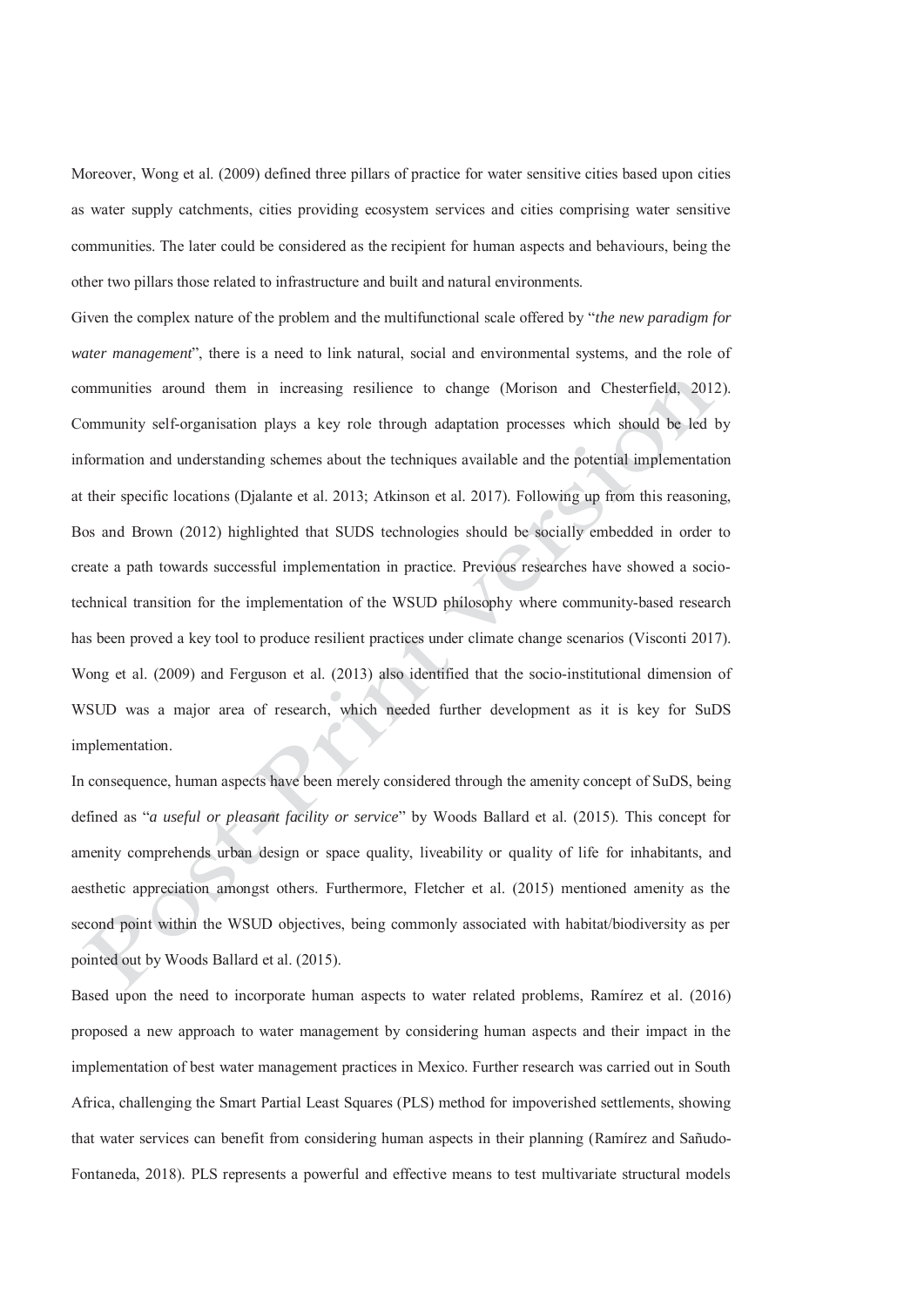with latent variables. The primary purpose of the PLS approach is to predict the indicators by means of the components expansion (Jöreskog and Wold, 1982). In line with this notion, Hair et al. (2011) recommend using PLS if the goal is predicting key target constructs or identifying key 'driver' constructs. The authors used an application of the well-known technology acceptance model estimation which uses a dataset called Smart PLS (Ringle et al., 2015). Ramírez and Sañudo-Fontaneda's research introduced principles of "*human dignity*" and "*human equality*", travelling beyond traditional schemes of water management, in order to envisage water policies to provide basic water services, using as a framework the UNESCO's principles (UNESCO, 2011). UNESCO's principles refer to a set of water related ethics and values, which help achieving sustainable water management: human dignity and the right to water, equity, vicinity, frugality, transaction, multiple and beneficial use of water, mandatory application of water quality and quantity measures, compensation and user pays, polluter pays, participation, and equitable and reasonable utilization. The authors found a positive impact on the "*Principles of water governance*" and the "*Water principles*", showing the path for further research in what has been called as "*the new paradigm in water management*" chiefly sustained by the application of the WSUD philosophy and the design and implementation of SuDS techniques.

Nevertheless, regions such as Southern Europe lack generally of standards and laws that empower the use of SuDS at a national and/or regional level (Andrés-Valeri et al. 2016), representing an interesting case study to test new methods which include human aspects at core. Spain represents the case for a developed country where SuDS are not fully developed yet despite the fact that multiple researches have been conducted over the last 20 years (Castro-Fresno et al. 2013). Furthermore, Spanish climate offers multiple challenges due to its wide variety from low rainfall regimes, including desert areas in the South, up to high annual rainfall volumes in the North (AEMET, 2018).

The role of communities in defining water sensitive strategies to overcome water-related problems has increased drastically over the last years (Wong et al. 2009). However, it still is an underdeveloped area in countries like Spain and other countries in the wider Southern Europe region. It is important to note that SuDS implementation has proven to be effective from a technical point of view in Mediterranean regions of Spain (Perales-Momparler et al. 2015) and other climates within the country (Castro-Fresno et al. 2013; Andrés-Valeri et al. 2016), leading the path to further implementation over the last 5 years.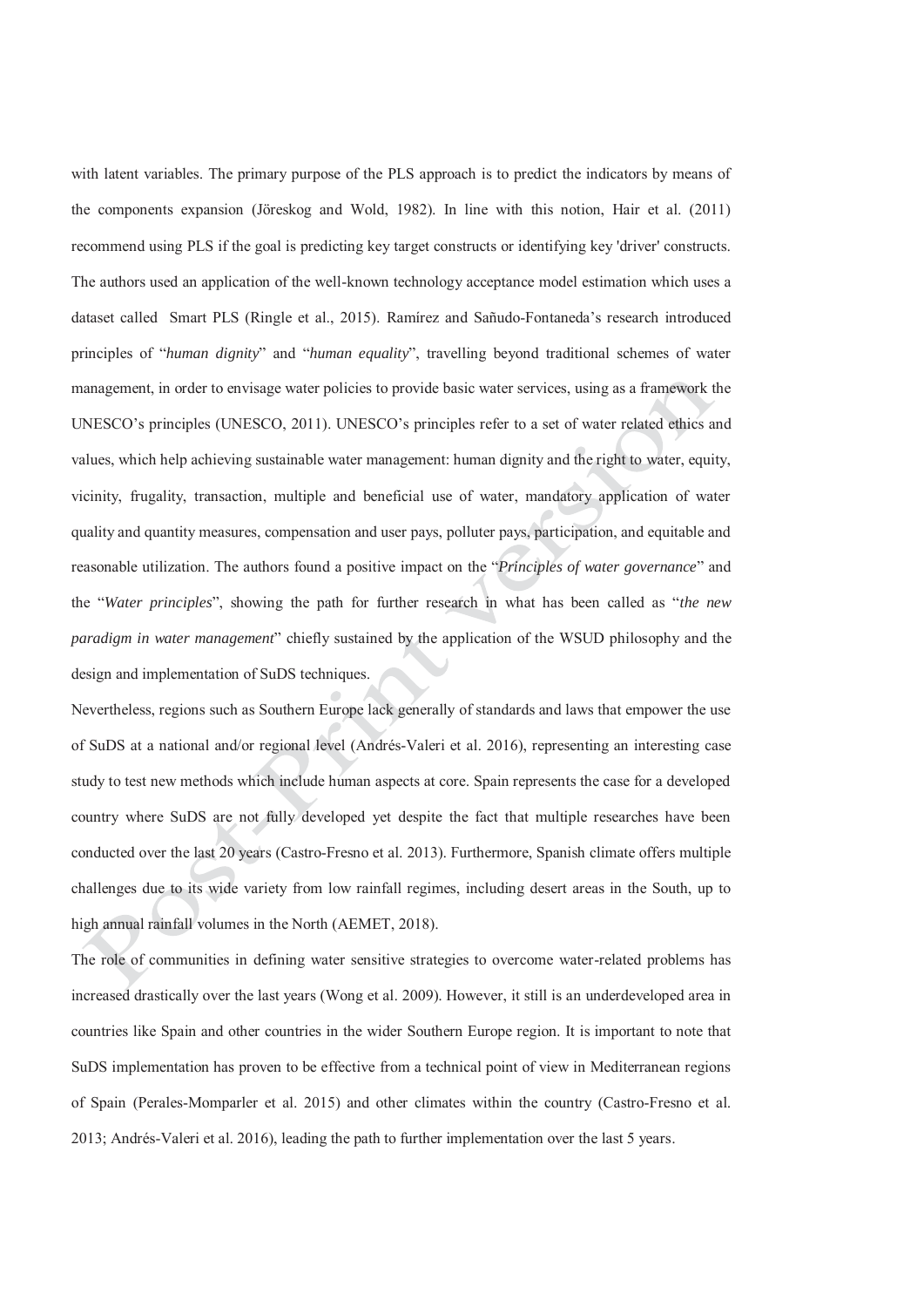This article targets three neighbouring communities of dwellers in Cáceres (region of Extremadura), Spain (Figure 1), where the average annual rainfall is 518 mm, corresponding to a  $C_{sa}$  in the Köppen-Geiger climatic classification (Essenwanger, 2001). This case is representative for larger parts of South Spain and the Mediterranean region in Southern Europe. This research also introduces a novel approach to communities of young dwellers whose average age was 39 for our case study, and how they are willing to uptake new approaches to water management based on cultural ecosystem services which empowered social interactions as stated by Riechers et al. 2018.

The application of Ramírez and Sañudo-Fontaneda´s (2018) approach, based on the Structural Equation Modelling using variance (SEM) and the PLS, was especially tailored-made for this research embodying human aspects. The methodology contains a transformative potential for change, related to community self-organisation (Bos and Brown 2012), where an informed community of dwellers could implement SuDS at a stakeholder level, leading the way for resilience in water systems within buildings and their surrounding areas. Therefore, these initial experiences working with communities at these targeted areas with potential for SuDS development in Southern Europe could inform policies which enable the wider design, practices, planning and operation. With this main aim, this research was set under two main objectives:

- 1. To demonstrate that the combination of the SEM and PLS methods can sustain the development of an integral approach to value community perceptions for SuDS practice.
- 2. To check whether communities of young-aged people present significant sensitivity towards SuDS when setting up environmental, ethical and Nature-Based Solutions (NBS).

### **2. Methods**

### 2.1. Experimental Design and Hypotheses for the Study

Hypotheses for this research were designed focusing in understanding how the local communities of dwellers were open-minded or not to uptake SuDS for implementation in their buildings and surrounding urbanised areas by being informed about the benefits provided by them in line with improving liveability conditions. An integrated approach based on the four pillars of SuDS (Woods Ballard et al. 2015) was taken, testing the following latent variables, which are underlying variables that cannot be observed directly, also known as constructs or factors as explained by Chin (1998): "*Environmental Benefit for the*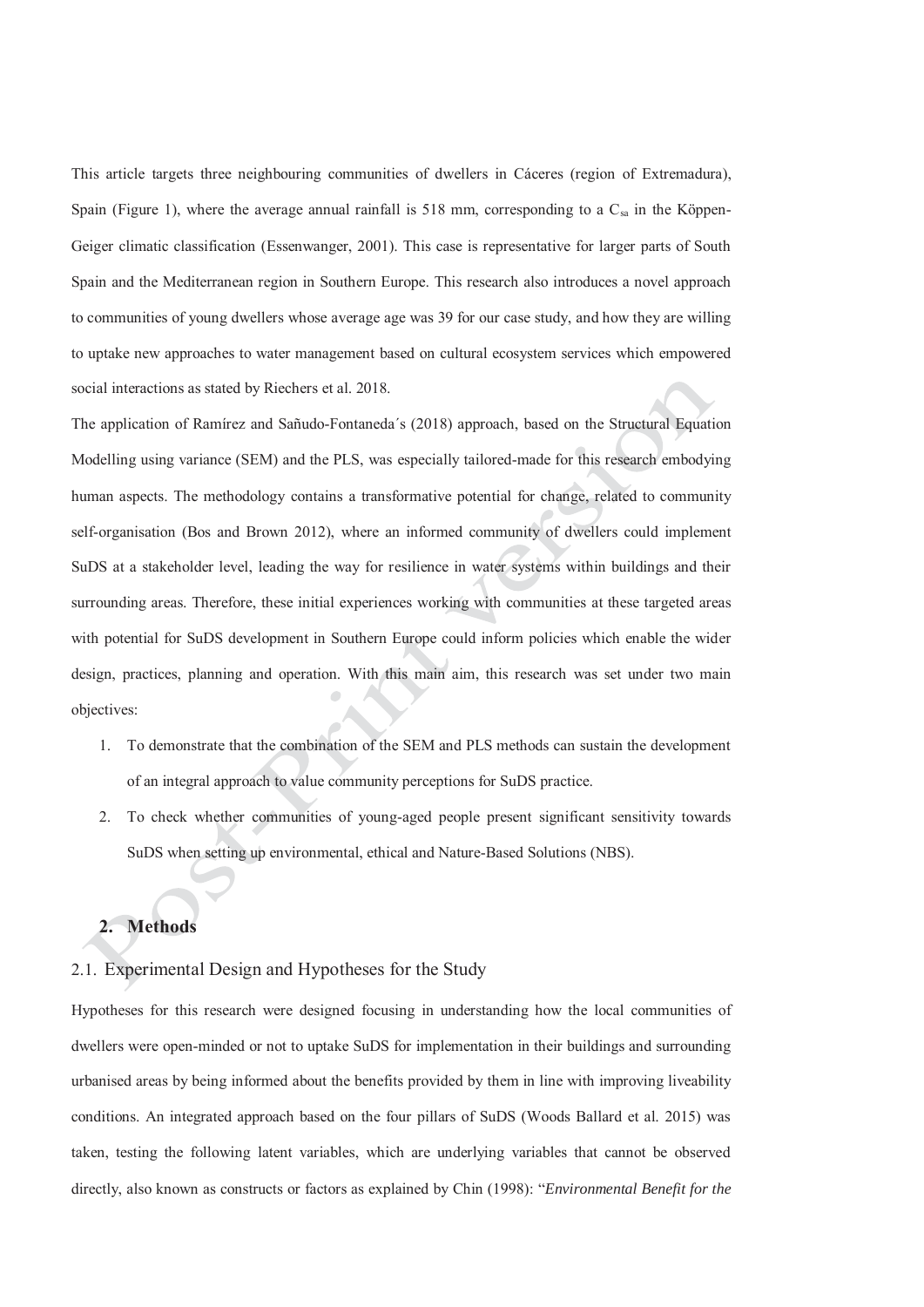*Ecosystem*" (EBE), the "*Environmental Transformation in Urban Areas*" (ET), the "*SuDS methods*" (SuDS), and the "*Amenities Benefit for the Community*" (ABC) (Figure 2); under the following hypotheses:

- $H_1$  SuDS positively influence EBE.
- $H<sub>2</sub>$  SuDS positively influence ET.
- $H_3$  ET positively influences EBE.
- $H_4$  SuDS positively influence ABC.
- $H<sub>5</sub> ABC$  positively influences ET.

Based on Chin´s definition of Latent variables (Chin, 1998), the purpose of the present research is to turn the not directly observed variables or constructs into observable items that can be analysed. This allows getting the members of the community's opinion in order to build the SEM model. Therefore, conceptualizing each latent variable, and then, building the items based on the literature review. The model showed in Figure 2 is centred in community perceptions for practice under the change in the water management paradigm. With this aim, SuDS are tested under two main premises: firstly, to define the degree of importance given by the dwellers to stormwater management under climate change scenario; and secondly, as to how willing communities are to implement SuDS through a process of information focused on the multiple benefits provided by them. Therefore, four main latent variables were selected using the previously cited four pillars of SuDS (Figure 2).

#### 2.2. Questionnaire and area of study

The indicators drafted for this research (Table 1) were constructed based on an extensive literature review carried out prior to this stage. Several meetings were organized with the objective to explain the scientific aims of the study as well as the hypotheses. The aim for the first meeting was to present all information to the Municipality´s Urban Department and the managers of the residential areas targeted for this research (three neighbouring communities as it can be seen in the three buildings highlighted in Figure 1). Then, four meetings were organised to collect the data (two of them were celebrated at the Cáceres City Council House and the remaining two at the neighbouring Association´s office). The meetings were organised each two weeks within a period of two months between October and November 2018. The attendees were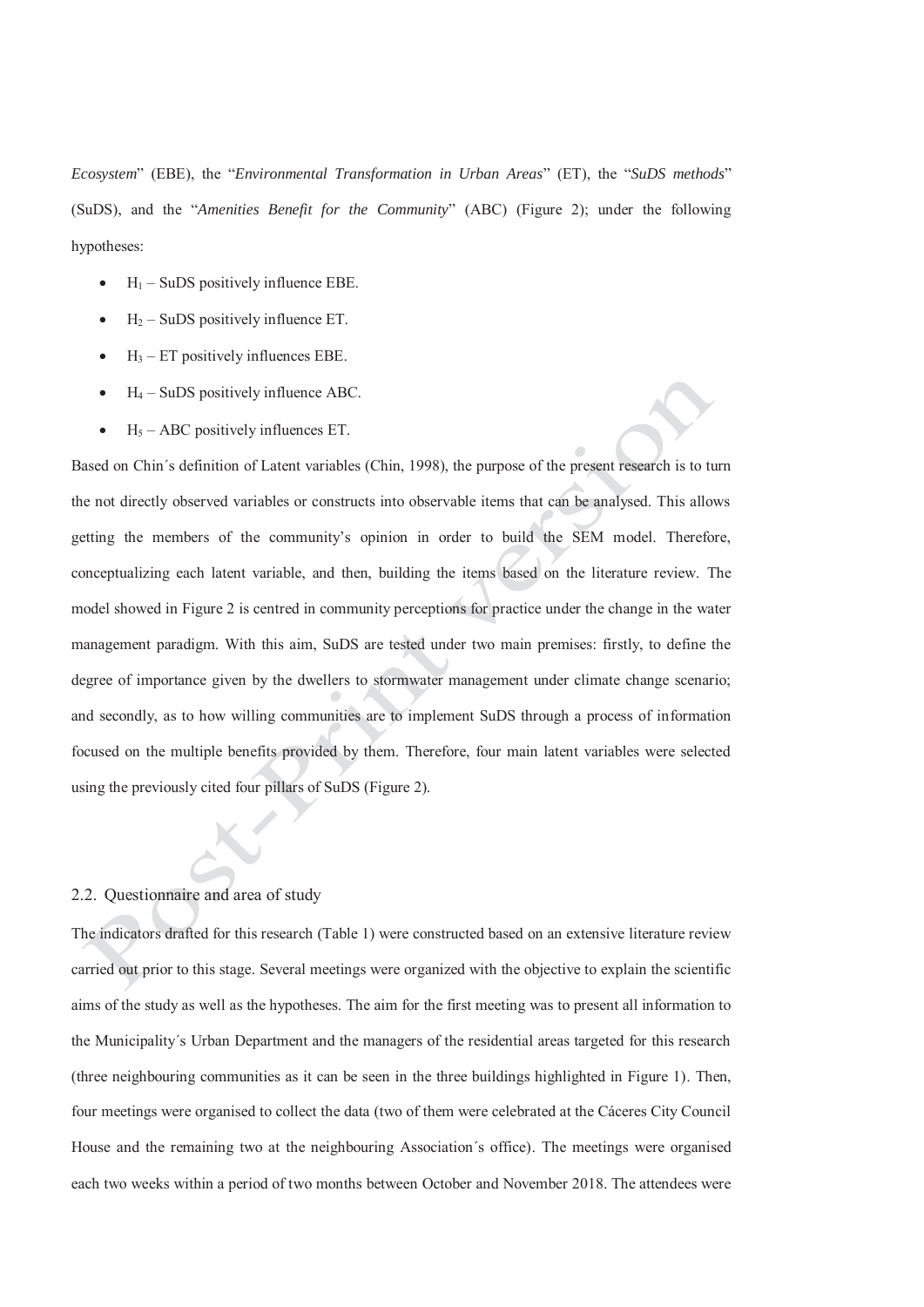the Urban Service´s Manager Director, two Engineers and one Biologist from the Maintenance Service of the City Council, and the Neighbouring Association´s Manager Director and two Workers which run the public services between the neighbourhood and the City Council. Finally, three neighbours who are responsible to deal with the Neighbouring Association were also involved. Therefore, ten professionals were actively involved in those meetings. 276 neighbours out of a total of 288 from this residential area (12 non-valid questionnaires were excluded due to some not answered questions), constructed in 2005, participated in the study, presenting an average age of 39 years old. The demographic characteristics of the participants are shown in Table 2. The studied area was especially selected due to this low average age; likewise, the interaction with the environment has been reported to be strong in previous studies (McKeiver and Gadenne, 2005; Kanchanapibul et al. 2014). The neighbourhood is surrounded by two parks whilst a lake is located in the central area (Figure 1). Families spend long time during the weekend on the green areas due to its appropriate facilities and their recreational value, showing already one of the most characteristic social ecosystem services provided by lakes, wetlands and ponds in urban environments

The second meeting was organised with the focus set in discussing the way in which the items turned into questions to be formulated through focus groups organised in October 2018 (Table 1). A pre-test was conducted according to the questions proposed in this meeting. Then, ten households were randomly selected to validate the questionnaire. Eventually, four out of fifteen questions were improved accordingly as seen in Table 1. Additionally, twenty questionnaires were not completed appropriately, being removed from the study.

The data were analysed through Smart PLS Path Modelling. This method is conveniently used when the data are interdependent one to another within the constructs and the indicators. Those observables variables measure the latent variables (Sarstedt, et al. 2016). For an initial assessment of PLS-SEM model, some basic elements should be covered in the research report. If a reflective measurement model is used, which is the case for this study, the following topics have to be discussed: indicator reliability, internal consistency reliability, convergent validity, discriminant validity, checking structural path, and significance in bootstrapping. Smart PLS presents path modelling estimations not only in the Modelling Window but also in a text-based report which is accessible via the "Report" menu (Ringle et al. 2015). The PLS method was also applied, having been reported to be recommended for use in composite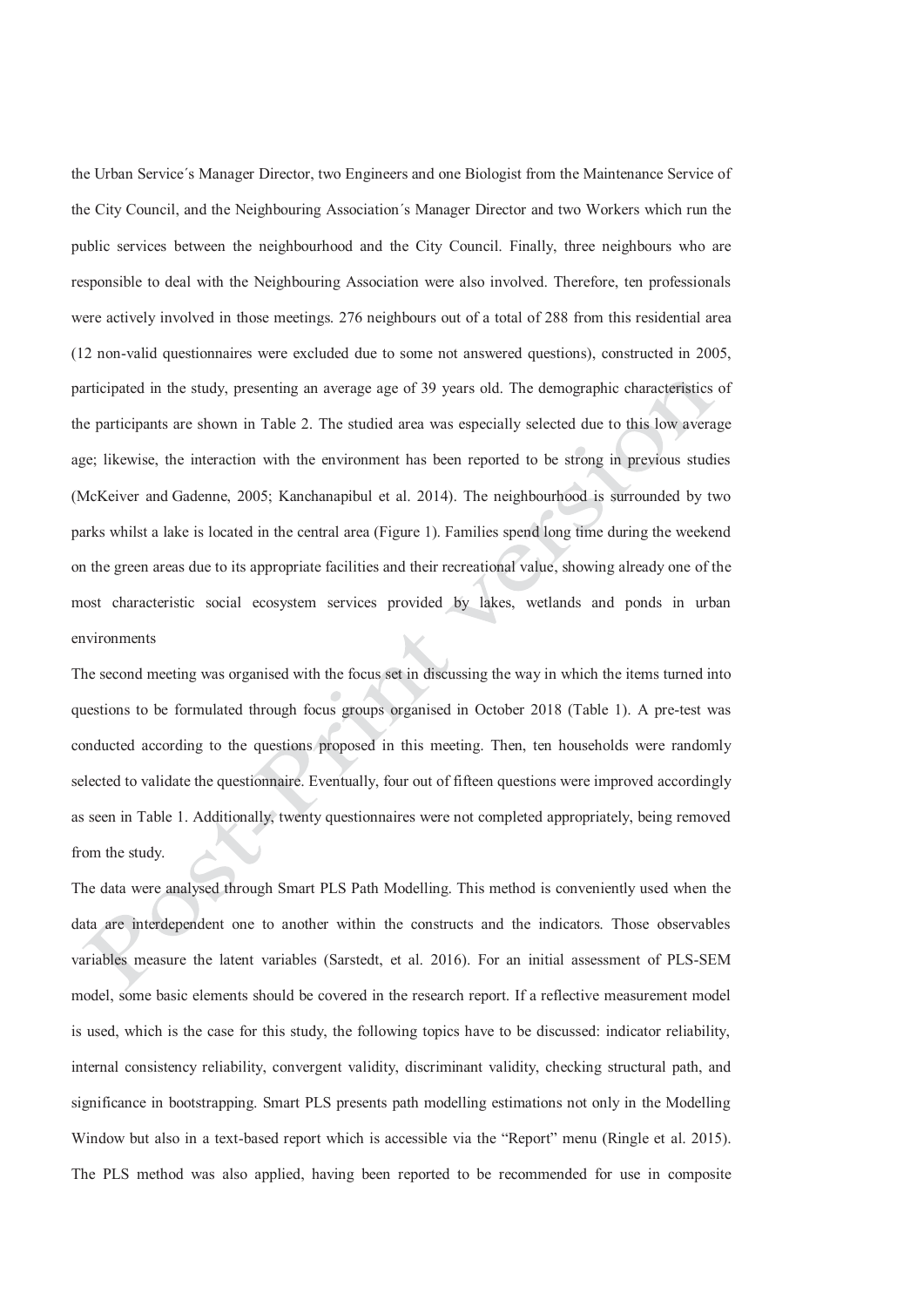constructs (Rigdon et al. 2017). PLS-SEM allows estimating latent variables that represent different model types such as composite models. Those composite can be 'Mode A' in case of reflective measurement, which is the case of this research (i.e., the outer weights are the correlations between the construct and the indicators).

#### **3. Data analyses**

#### 3.1. Analyses of the measurement model

The individual reliability was measured in first place. Table 3 shows the load  $(\lambda)$  of each item, being basically applied at a level of acceptance for the items. Values were higher than  $\lambda \ge 0.707$  (Carmines and Zeller, 1979).

Reliability and convergent consistency of each construct were assessed. Firstly, two indicators were used to test the consistency of the construct based on Götz et al. 2010: Cronbach's alpha and its Composite Reliability (CR). Those indicators (Cronbach's alpha and its Composite Reliability) evaluates the rigour with which each indicator measures their correspondent latent variable. The limit of acceptance for each construct is generally established between 0.6 and 0.7 for both the Cronbach's alpha and the CR (Hair et al. 2005). As it can be seen in Table 3, all the results ranged between those limits for minimum validity. Moreover, another indicator is tested (the rho\_A) based on Dijkstra and Henseler (2015). It was also verified in all constructs which values exceeded 0.7.

Secondly, the Average Variance Extracted (AVE) was used in order to measure the convergent validity in PLS-SEM. The value of this indicator should be higher than 0.5 to be accepted. Table 3 shows that all constructs met this criterion.

Henseler et al. (2015) found the lack of studies to appropriately justify the discriminant validity. Therefore, they addressed a new technique known as the heterotrait-monotrait ratio (HTMT). The results obtained from the current research by applying this method have been listed in Table 4, showing that the assessed model is satisfactory. Thus, the HTMT ratio presented values lower than 0.9 (Gold et al. 2001). the Standardized Root Mean square Residual (SRMR) was utilised in order to analyse the adjustment of the model. This indicator indicates the correlation matrix implied in the model and the observed correlation matrix. In the studied case, SRMR value was 0.073 which is lower than 0.08 which is the upper limit established by Hu and Bentler (1998), therefore providing good fit.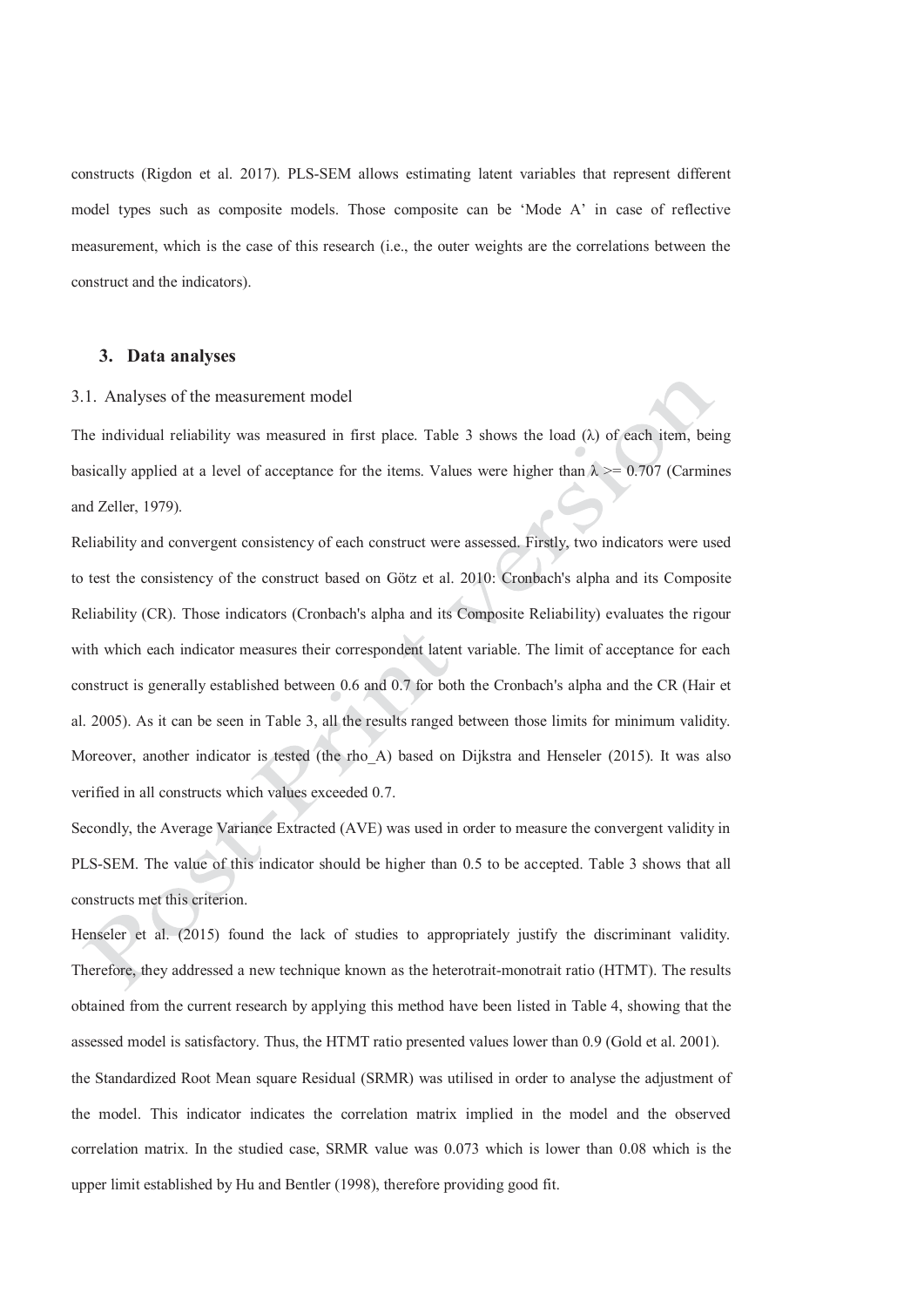#### 3.2 Structural model analyses

The structural model analysed the hypotheses formulated in 2.1. The analytical significance of the path coefficients was calculated using the Bootstrapp technic based on a 5000-sample (Tenenhaus, 2005). According to Chin (1998) the coefficient of determination  $(R^2)$  evaluates the structural model. In consequence, Chin (1998) reported that  $\mathbb{R}^2$  values ranging from 0.67 down to 0.33 and 0.19 can be considered strong, moderate and weak, respectively.

Our internal latent variable provided moderate values (ABC's  $R^2 = 0.360$ , ET's  $R^2 = 0.505$ ). The main endogenous construct yielded strong values (EBE's  $R^2 = 0.783$ ). AS a result of these findings, it is concluded that the results convey the applicability of the model within SuDS. Therefore, meaning that EBE has a high explanatory capacity through the remaining two latent variables ABC and ET.

In addition, Table 5 showed that the results reached in this study supported all relationships. Then, and according to the results expressed in Table 5, all relationships were significant at 99.9% confidence level, except for the relationship between ABC and EBE ( $\beta$  = 0.269, p-value = 3.503) and SuDS and EBE ( $\beta$  = 0.205, p-value  $= 0.027$ ). Whereas the first one was supported by a 99% of confidence interval the second one was alternatively supported at 95%. The relationships which presented the highest load values were SuDS and ET ( $\beta$  = 0.710, T-Statistic = 11.702) and SuDS and ABC ( $\beta$  = 0.600, Statistical T = 10.914). The blindfolding measures the level of prediction within the established model. In this regard, several data from the construct were be used as the estimation parameters in order to estimate the predictive capacity following Chin (1998). The application of Stone-Geisser's test (Q²) (Stone, 1974; Geisser, 1974) allowed the analysis of the prediction capacity, revealing that the fixed model is predictive  $(Q^2 = 0.437)$ since  $Q^2 > 0$ .

#### **4. Discussions**

#### 4.1 Theoretical implications

This research studied the perception of SuDS among neighbouring communities in a residential area located in Cáceres. Theoretical implications can be drawn from the results obtained, adding new findings to the general knowledge gap identified in the literature about the perception of SuDS in residential communities in Southern Europe.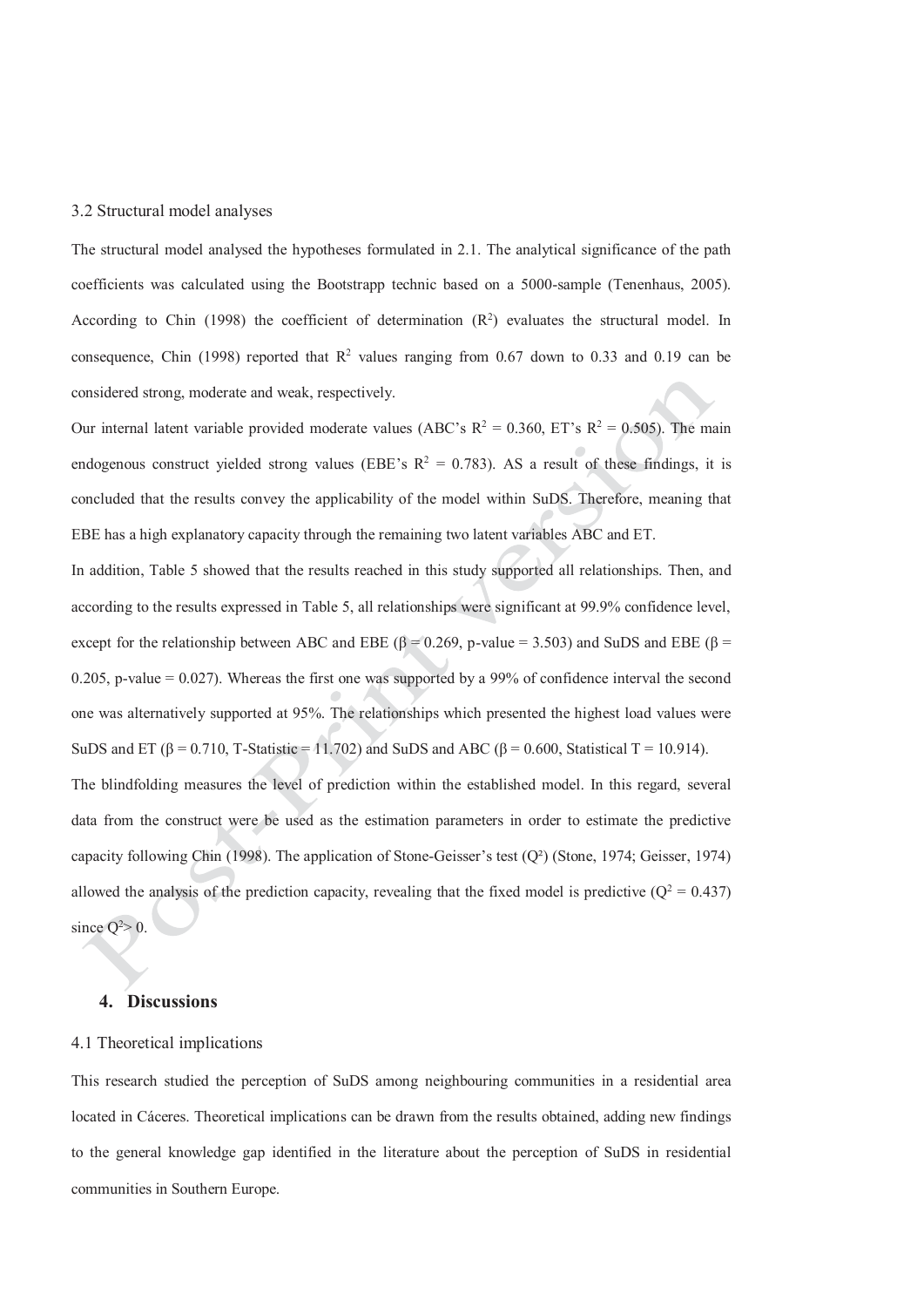These findings from this research unfold that neighbours gave special consideration to SuDS under a new scenario for stormwater management derived from the new paradigm of water management. This importance was significantly manifested by the fact that the relations showing higher statistical load were achieved in H<sub>2</sub>= SuDS  $\rightarrow$  ET ( $\beta$  = 0.710, T-Statistic = 11.702). This also translates into the fact that SuDS has a strong potential to environmentally transform urban areas. Similarly, SuDS are perceived by the community as providers of amenities and benefits for communities as per indicated by SuDS  $\rightarrow$  ABC ( $\beta$ )  $= 0.600$ , Statistical T = 10.914). Both hypotheses were accepted under a 99% confidence level. Hence, from the theoretical point of view, this research conveys that the application of SuDS has an important effect not only for the communities but also for the urban environment, as it was strongly perceived by the community studied in this case study.

In addition,  $H_3 = ET \rightarrow EBE$  ( $\beta = 0.526$ , Statistical T = 4.046) and H3= ABC-> EBE ( $\beta = 0.269$ , Statistical  $T = 3.053$ ) were found to be highly significant. This means that both the environmental transformation in urban areas, as well as its benefit for the community and amenities, impact positively in the ecosystem as perceived by the social fabric.

Nevertheless, the direct effect of SuDS over the environmental benefit for the ecosystem has the lowest significant level (95% interval confidence), nevertheless being high and significant in any case. This implication can be explained due to the novelty of SuDS and by the fact that they had not been appropriately understood by the community prior to this research. Therefore, further guidance and information are needed in order to improve understanding of SuDS techniques within the community supported by what it was reported by Bastien et al. (2012). Moreover, the barriers were identified as organisational such as lack of information about procedures, legal (i.e. uncertainty of the normatives to apply SuDS as per indicated by Williams et al. 2019), technical (uncertainty about the systems performance), planning (coordination of the steps to carry out the method and its relation to future problems), and economic such as the cost of maintenance.

#### 4.2 Practical implications

SuDS not only influenced the improvement of the ecosystems through an environmental transformation in urban areas at an empirical level, but also through its benefits for the communities and amenities as it has been demonstrated by this study. Communities are aware of the potential benefit for the urban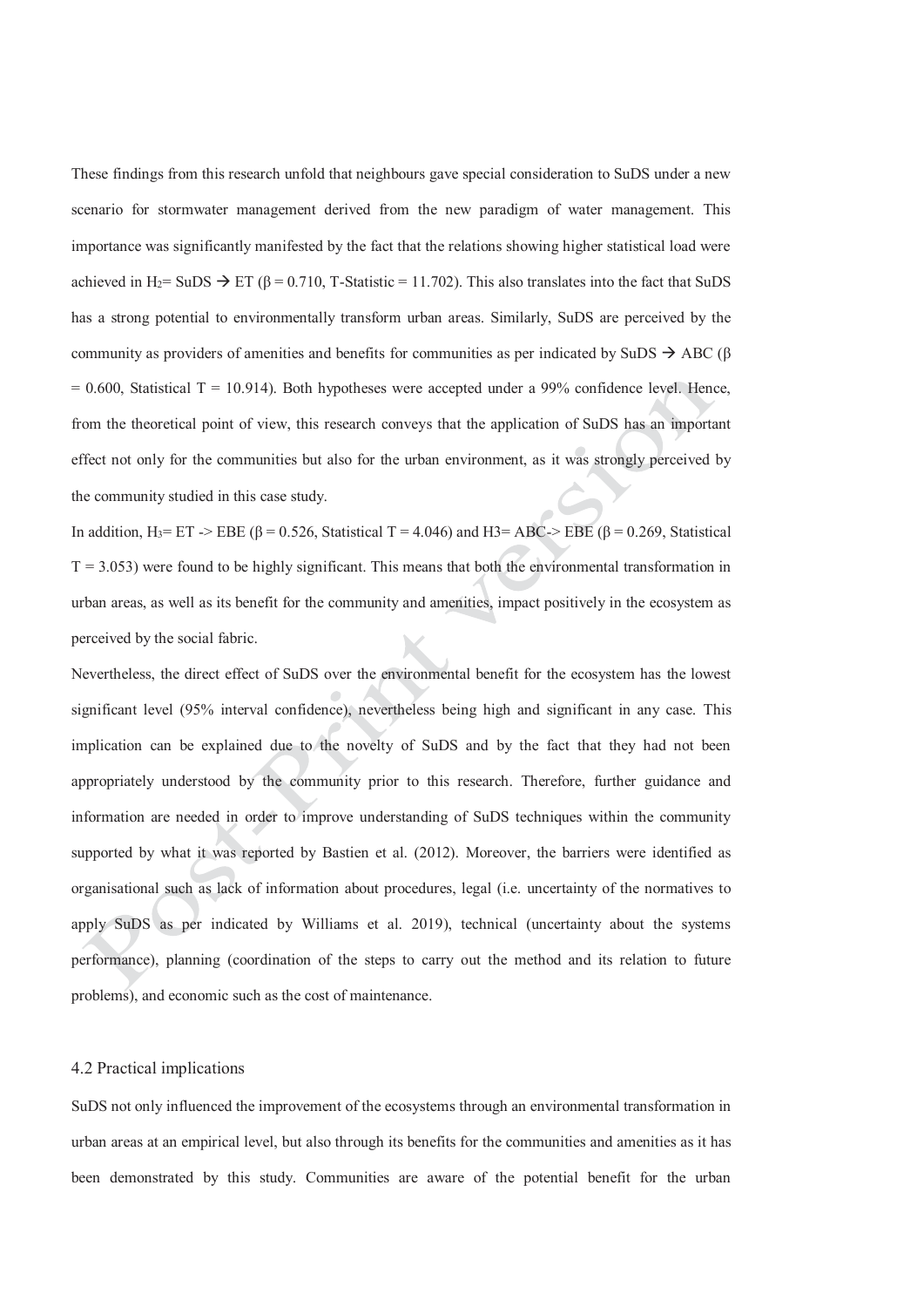environment and its functional uses for them through consultation and participation in the process developed in this research. In consequence, communities understood that SuDS contributes towards protecting nature, prioritising environmental matters and help to develop consciousness of the potential environmental damage that the current conventional drainage systems have been contributing to develop under climate change scenarios.

Finally, communities showed a significant sensitivity towards SuDS by setting up environmental and ethical solutions. This reasoning meaning that the community studied in this research was willing to consider environmental solutions related to ecosystem services through the design and implementation of SuDS. Furthermore, when SuDS are designed within the framework of water ethics provided by the UNESCO's principles (UNESCO 2011), the scenario could be even brighter for them to be considered for full implementation by the community. This new environmental path helped communities to discover and explore new options to look after the environment beyond a mere comply with the legal requirements from an engineering/technical perspective. This standard approach has alienated human perceptions and its key role in design and planning for a long time. The ethical relationship showed in this research could influence future decision-making of these communities as it is assured by the capacity of prediction of the model  $(Q^2 = 0.437)$ .

Thus, it is crucial to understand what barriers community has to raise in order to design and implement educational protocols and procedures, so to deliver a more effective model. Finally, the result showed is strongly high (EBE's  $R^2 = 0.783$ ), concerning the explanatory capacity of the model, and thus ensures that SuDS would be accepted among those young-aged communities. This result highlights the importance of human aspects in SuDS as an integrated approach to value community perceptions for practice.

#### **5. Conclusions**

#### 5.1 Main conclusions

The combination of the SEM and PLS methods allowed the development of an integral and robust approach to value community perceptions for practice in SuDS in low informed communities on the ecosystem benefits provided by these environmentally focused drainage techniques. Therefore, demonstrating that the wider method proposed by Ramírez and Sañudo-Fontaneda (2018) to deliver more ethical and environmental water management can be translated and tailored to the specific case of SuDS.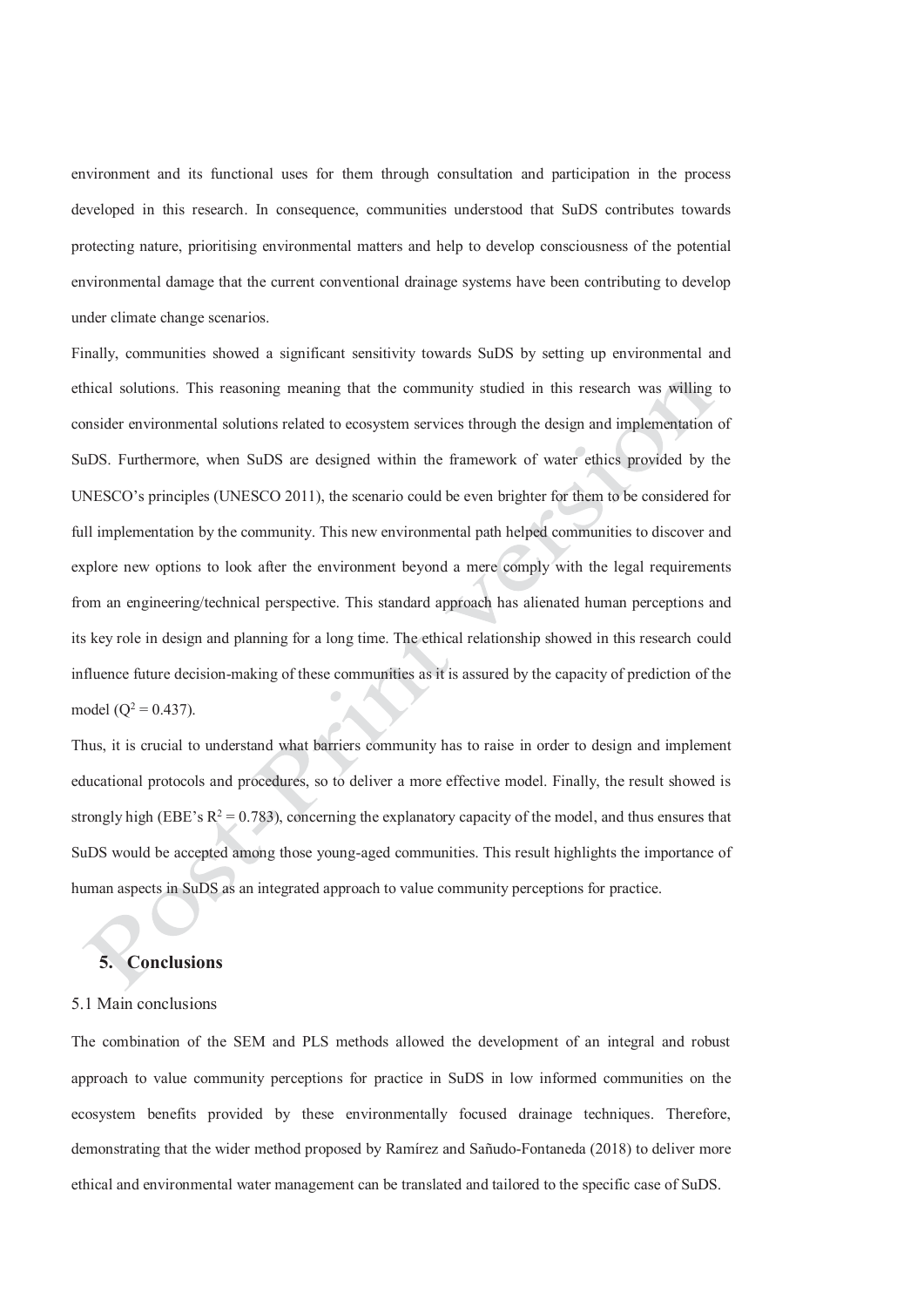This new methodology contains transformative potential for change where informed communities of dwellers could implement SuDS through self-organisation, leading the way for resilient water systems in buildings and their surrounding areas in Southern Europe. This finding supports the conclusions from Atkinson et al. (2017) for the specific area of SuDS implementation through community self-organisation. This research reveals that neighbours gave special importance to SuDS when considering the new scenario for water management under climate change conditions in relation with its new water paradigm. This key role was significantly demonstrated by the strong statistical relationship between  $H_2$ . SuDS and ET (99% confidence level) which translates into a high potential to environmentally transform urban areas.

In addition, SuDS are strongly perceived by the community as amenity providers as it was demonstrated statistically through the relationship SuDS and ABC (99% confidence level). This pioneering experience conducted in the city of Cáceres could help to inform policies which enable further design and planning of these practices to uptake SuDS in the wider Southern European region. This work also complements the approach taken previously by Perales-Momparler et al. (2015, 2017) for cities in the Mediterranean region of Southern Europe from a social perspective.

Young-aged communities such as the ones targeted in this research presented significant sensitivity towards the implementation of SuDS when setting up environmental, ethical and NBS. This finding supports what it was reported by McKeiver and Gadenne (2005), and Kanchanapibul et al. (2014) about how young people are usually more opened to uptake environmental and ecological practices.

In consequence, this research demonstrated at a theoretical and practical levels that communities perceived that the implementation of SuDS could have a wider benefit for the urban environment by linking this benefit to amenity.

This work opens a new research line on the impact of human aspects in SUDS implementation, having further implications in design, construction and maintenance. Thus, it would help Southern European cities transition towards more sustainable urban water management, resilient to floods and droughts, following the path of other regions in the World as per referenced by Bos et al. (2012) and Ferguson et al. (2013), amongst other researches.

5.2 Limitations of this research and future research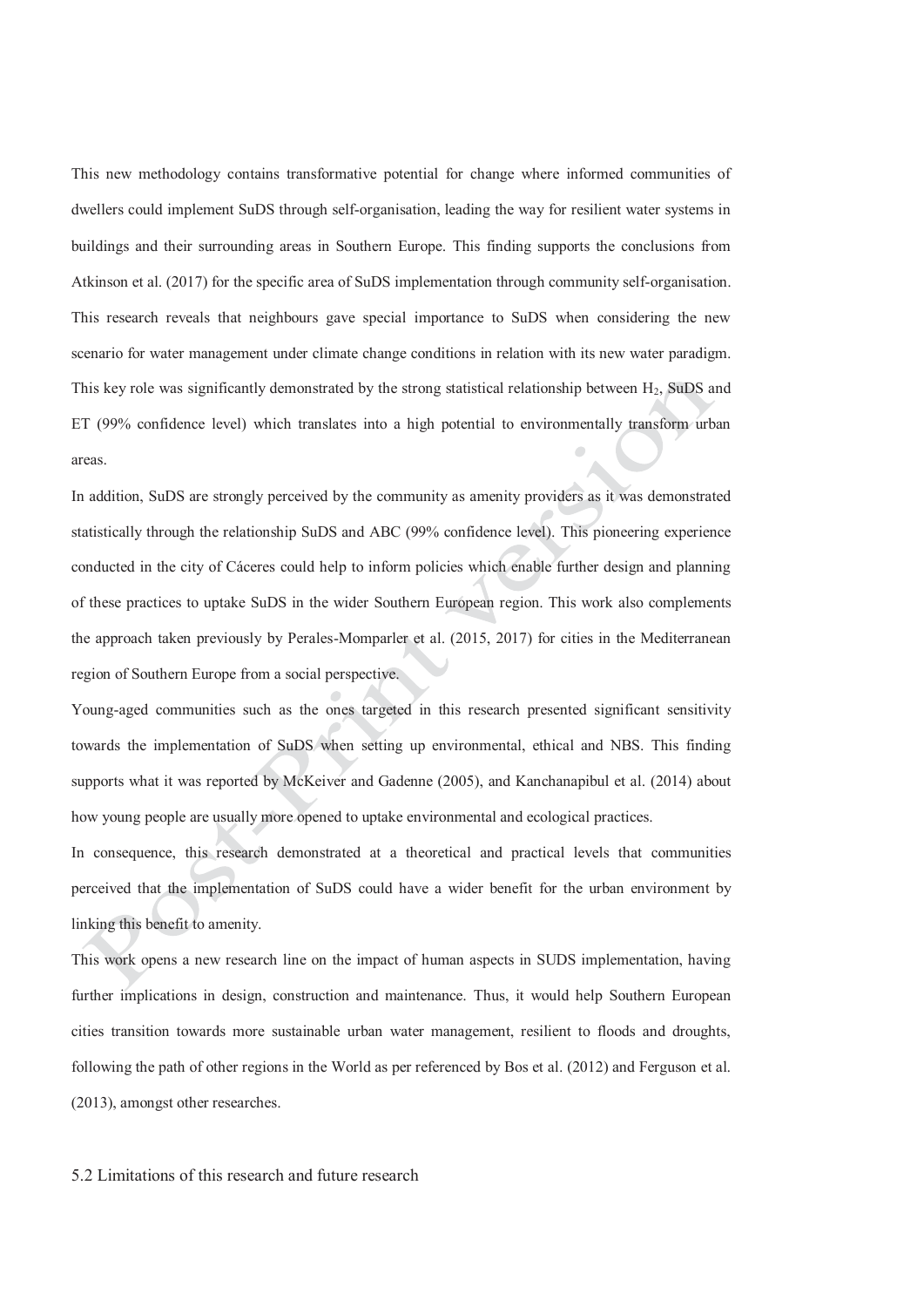This study could be also conducted in communities with different average ages in order to identify the barriers for SuDS implementation based upon age ranges. With this aim, we would recommend to extend this methodology to other cities in Southern Europe in order to inform communities across the Mediterranean region and to implement SuDS at a higher scale. In addition, further research could be carried out in other knowledge gaps identified in this paper such as: SuDS perception by engineers, architects and other practitioners in water management related areas in Sotuher Europe.

#### **Acknowledgements**

 $\mathscr{S}$ 

The authors would like to thank the neighbouring communities for their participation in this research as well as Cáceres City Council.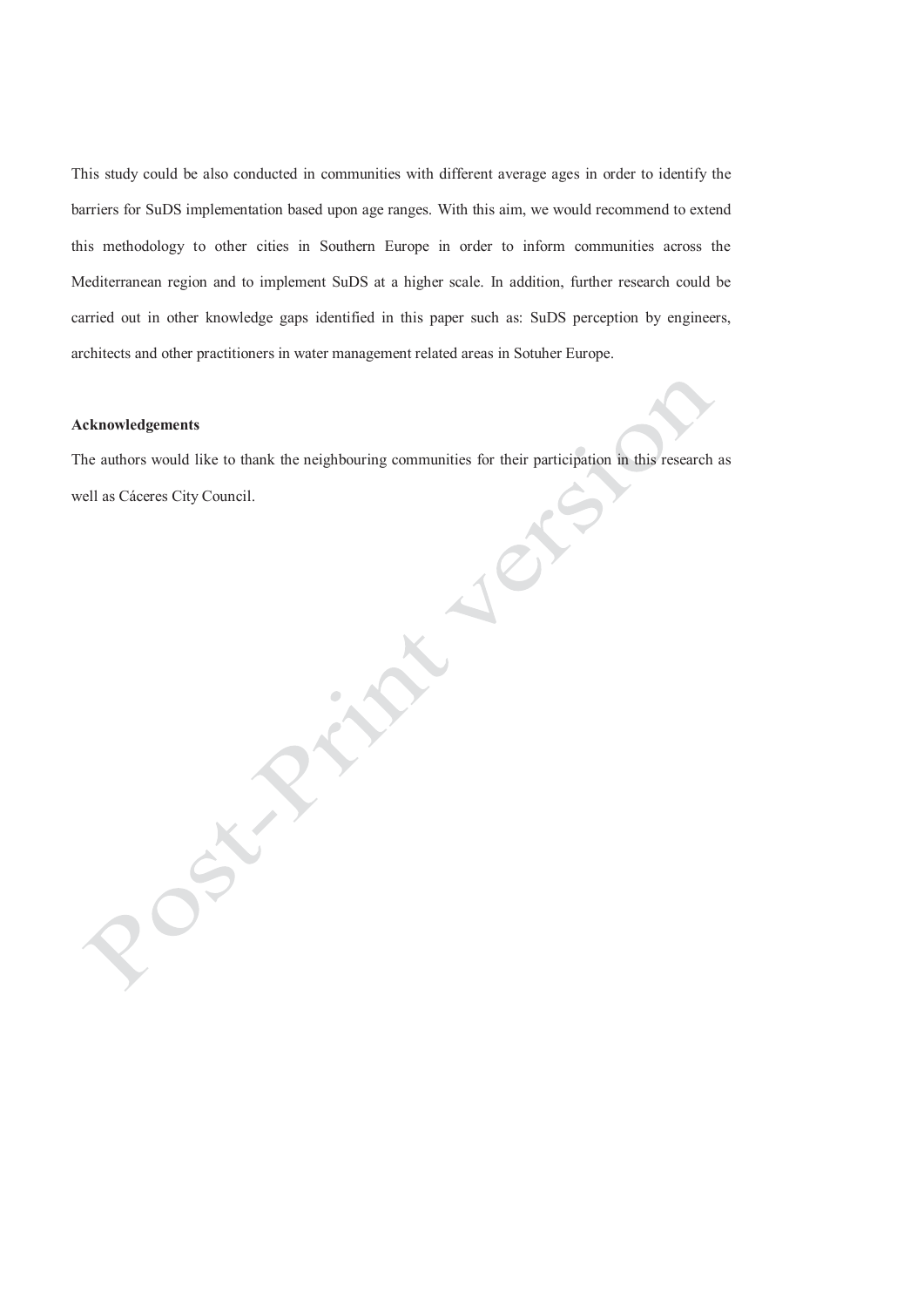#### **References**

- AEMET (2018). Iberian Climate Atlas. AIR TEMPERATURE AND PRECIPITATION (1971-2000). Available from: https://www.aemet.es/documentos/es/conocermas/publicaciones/Atlasclimatologico/Atlas.pdf
- Allende-Prieto, C., Méndez-Fernández, B.I., Sañudo-Fontaneda, L.A., Charlesworth, S.M., 2018. Development of a geospatial data-based methodology for stormwater management in urban areas using freely-available software. International Journal of Environmental Research and Public Health 15(8), 1703.
- Altieri, M.A., Nicholls, C.I., Henao, A., Lana, M.A., 2015. Agroecology and the design of climate change-resilient farming systems. Agronomy for Sustainable Development 35(3), 869-890.
- Andrés-Valeri, V.C., Perales-Momparler, S., Sañudo Fontaneda, L.A., Andrés-Doménech, I., Castro-Fresno, D., Escuder-Bueno, I., 2016. Sustainable Drainage Systems in Spain. Book chapter in Sustainable Surface Water Management: A Handbook for SUDS pp. 355-369.
- Atkinson, R., Dörfler, T., Hasanov, M., Rothfuß, E., Smith, I., 2017. Making the case for selforganisation: Understanding how communities make sense of sustainability and climate change through collective action. International Journal of Sustainable Society 9(3), 193-209.
- Bastien, N.R.P., Arthur, S., Mcloughlin, M.J., 2012. Valuing amenity: Public perceptions of sustainable drainage systems ponds. Water and Environment Journal, 26(1), 19-29.
- Bos, J.J., Brown, R.R., 2012. Governance experimentation and factors of success in socio-technical transitions in the urban water sector. Technological Forecasting and Social Change, 79(7), 1340- 1353.
- Carmines, E.G., Zeller, R., 1979. Reliability and Validity Assessment; Sage Publications: Newbury Park, CA, USA.
- Castro-Fresno, D., Andrés-Valeri, V.C., Sañudo-Fontaneda, L.A., Rodriguez-Hernandez, J., 2013. Sustainable drainage practices in Spain, specially focused on pervious pavements. Water (Switzerland) 5(1), 67-93.
- Charlesworth, S.M. Sañudo Fontaneda, L.A., Mays, L.W. 2016. Back to the Future? History and Contemporary Application of Sustainable Drainage Techniques. Book chapter in Sustainable Surface Water Management: A Handbook for SUDS, pp 11-30. Wiley-Blackwell.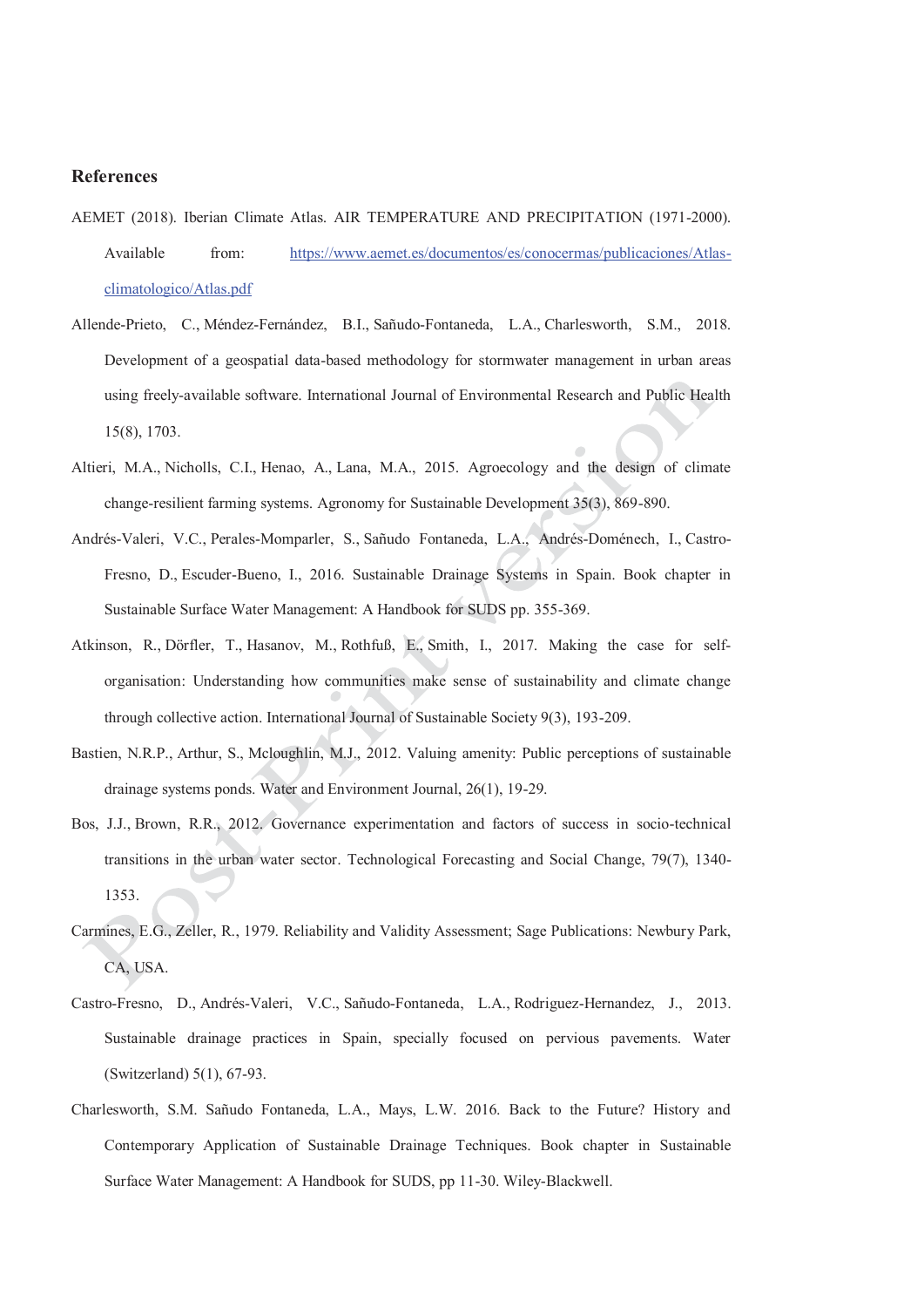- Chin, W., 1998. The partial least squares approach to structural equation modelling. Modern Methods for Business Research, 295(2), 295–336.
- Dijkstra, T.K. and Henseler, J., 2015. Consistent and asymptotically normal PLS estimators for linear structural equations. Computational Statistics & Data Analysis, 81(1), 10-23.
- Djalante, R., Holley, C., Thomalla, F., Carnegie, M., 2013. Pathways for adaptive and integrated disaster resilience. Natural Hazards 69(3), 2105-2135.
- Essenwanger, O.M., 2001. General Climatology 1C: Classification of Climates; Elsevier Science: Amsterdam, The Netherlands, pp. 1–102.
- Ferguson, B.C., Frantzeskaki, N., Brown, R.R., 2013. A strategic program for transitioning to a Water Sensitive City. Landscape and Urban Planning, 117, 32-45.
- Fletcher, T.D., Vietz, G., Walsh, C.J., 2014. Protection of stream ecosystems from urban stormwater runoff: The multiple benefits of an ecohydrological approach. Progress in Physical Geography, 38(5), pp. 543-555. DOI: 10.1177/0309133314537671.
- Fletcher, T.D., Shuster, W., Hunt, W.F., Ashley, R., Butler, D., Arthur, S., Trowsdale, S., Barraud, S., Semadeni-Davies, A., Bertrand-Krajewski, J.-L., Mikkelsen, P.S., Rivard, G., Uhl, M., Dagenais, D., Viklander, M., 2015. SUDS, LID, BMPs, WSUD and more – The evolution and application of terminology surrounding urban drainage. Urban Water Journal, 12(7), 525-542. DOI: 10.1080/1573062X.2014.916314.
- Geisser, S., 1974. A Predictive Approach to the Random Effects Model, Biometrika, 61, 101-107.
- Gold, A.H., Malhotra, A., and Segars, A.H., 2001. Knowledge management: An organisational capabilities perspective. Journal of management information systems, 18(1), 185-214.
- Götz, O., Liehr-Gobbers, K., Krafft, M., 2010. Evaluation of structural equation models using the Partial Least Squares (PLS) a roach. In Handbook of Partial Least Squares; En, W.W.V., Esposito, V., Eds.; Springer: Berlin, Germany, pp. 691–711.
- Hair, J., Black, W., Babin, B., Anderson, R., and Tatham, R., 2005. Multivariate data analysis. Upper Saddle River, NJ: (5th Ed.). Prentice Hall.
- Hair, J. F., Ringle, C. M., & Sarstedt, M. (2011). PLS-SEM: Indeed a silver bullet. Journal of Marketing theory and Practice, 19(2), 139-152.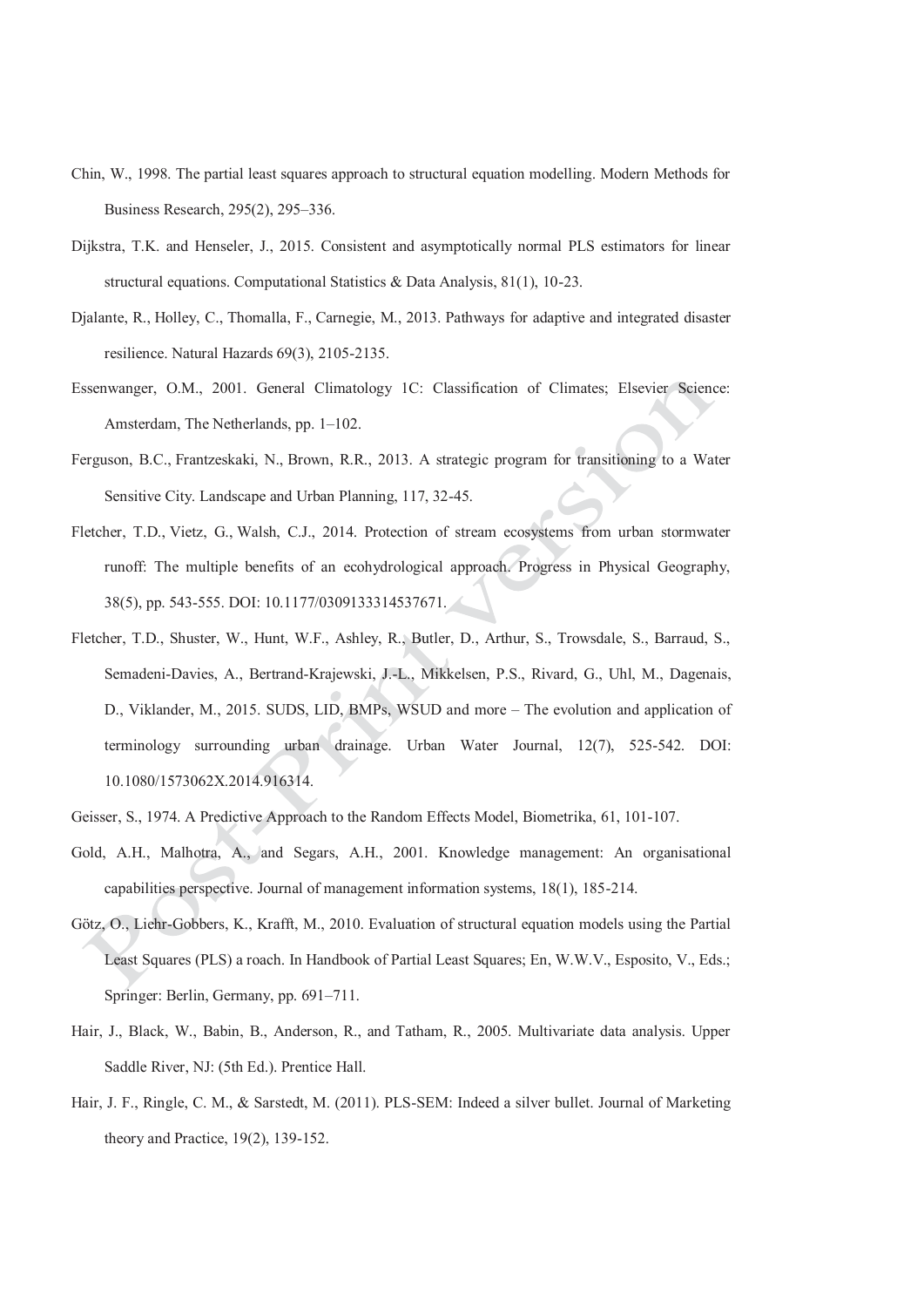- Jöreskog, K. G., & Wold, H. O. (1982). Systems under indirect observation: Causality, structure, prediction (Vol. 139). North Holland.
- Hansen, R., Pauleit, S., 2014. From multifunctionality to multiple ecosystem services? A conceptual framework for multifunctionality in green infrastructure planning for Urban Areas. AMBIO, 43, 516. DOI: 10.1007/s13280-014-0510-2.
- Henseler, J., Ringle, C.M. and Sarstedt, M., 2015. A new criterion for assessing discriminant validity in variance-based structural equation modelling. Journal of the Academy of Marketing Science, 43 (1), 115-135.
- Hu, L.T., and Bentler, P.M., 1998. Fit indices in covariance structure modelling: Sensitivity to underparameterized model misspecification. Psychological methods, 3(4), 424.
- Kanchanapibul, M., Lacka, E., Wang, X., Chan, H.K., 2014. An empirical investigation of green purchase behaviour among the young generation. Journal of Cleaner Production 66, 528-536.
- Kong, F., Yin, H., Nakagoshi, N., 2007. Using GIS and landscape metrics in the hedonic price modeling of the amenity value of urban green space: A case study in Jinan City, China. Landscape and Urban Planning, 79(3-4), 240-252.
- Lundy, L., Wade, R., 2011. Integrating sciences to sustain urban ecosystem services. Progress in Physical Geography 35(5), 653-669.
- McKeiver, C., Gadenne, D., 2005. Environmental management systems in small and medium businesses. International Small Business Journal 23(5), 513-537.
- Morison, P.J., Brown, R.R., 2011. Understanding the nature of publics and local policy commitment to Water Sensitive Urban Design. Landscape and Urban Planning, 99(2), 83-92.
- Morison, P.J., Chesterfield, C., 2012. Enhancing the management of urban stormwater in a new paradigm. WSUD 2012 - 7th International Conference on Water Sensitive Urban Design: Building the Water Sensitive Community, Final Program and Abstract Book.
- Nguyen, T.T., Ngo, H.H., Guo, W., Wang, X.C., Ren, N., Li, G., Ding, J., Liang, H. Implementation of a specific urban water management - Sponge City. Science of the Total Environment 652, 147-162.
- Perales-Momparler, S., Andrés-Doménech, I., Andreu, J., Escuder-Bueno, I., 2015. A regenerative urban stormwater management methodology: The journey of a Mediterranean city. Journal of Cleaner Production 109, 174-189.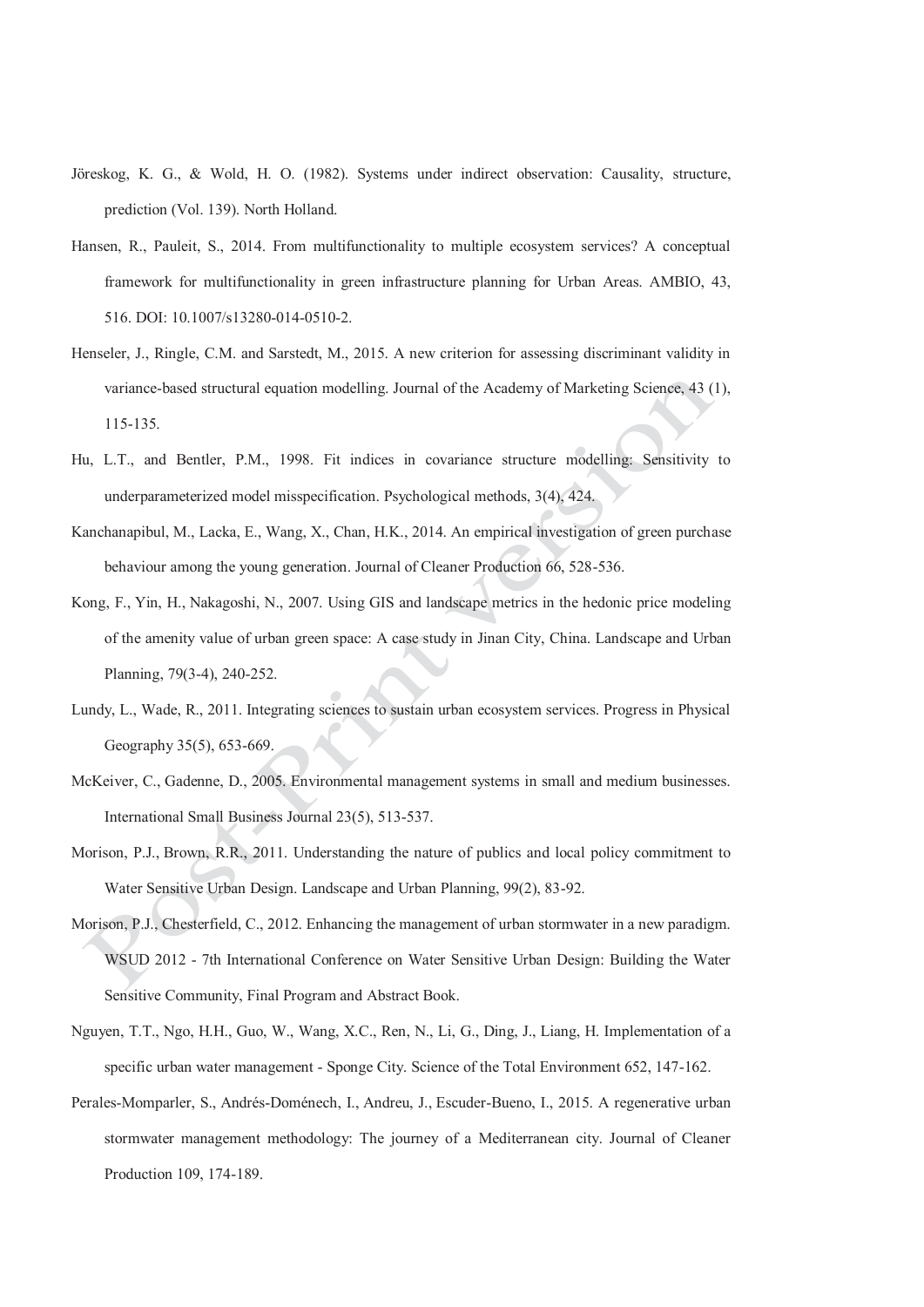- Perales-Momparler, S., Andrés-Doménech, I., Hernández-Crespo, C., Vallés-Morán, F., Martín, M., Escuder-Bueno, I., Andreu, J., 2017. The role of monitoring sustainable drainage systems for promoting transition towards regenerative urban built environments: a case study in the Valencian region, Spain. Journal of Cleaner Production 163, S113-S124.
- Ramírez, R.R., Seeliger, L., Di Pietro, F., 2016. Price, virtues, principles: How to discern what inspires best practices in water management? A case study about small farmers in the Yucatan Peninsula of Mexico. Sustainability (Switzerland) 8(4), 385.
- Ramírez, R.R., Sañudo-Fontaneda, L.A., 2018. Human aspects of water management at impoverished settlements. The case of Doornkop, Soweto. Water, 10(3), 330.
- Rigdon, E.E., Sarstedt, M., and Ringle, C.M., 2017. On Comparing Results from CB-SEM and PLS-SEM: Five Perspectives and Five Recommendations. Marketing ZFP, 39(3), 4–16.
- Ringle, C. M., Wende, S., & Becker, J. M. (2015). SmartPLS 3. Boenningstedt: SmartPLS GmbH, http://www. smartpls. com.
- Rodríguez-Rojas, M.I., Cuevas-Arrabal, M.M., Escobar, B.M., Montes, G.M., 2017. The paradigm change of urban drainage management from the planning perspective. A methodological proposal. Boletin de la Asociacion de Geografos Espanoles 2017(75), 55-74.
- Sarstedt, M., Hair, J. F., Ringle, C.M., Thiele, K.O., Gudergan, S.P., 2016. Estimation issues with PLS and CBSEM: Where the bias lies! Journal of Business Research, 69(10), 3998-4010.
- Stephens, C.M., Johnson, F.M., Marshall, L.A., 2018. Implications of future climate change for eventbased hydrologic models. Advances in Water Resources 119, 95-110.
- Stone, M., 1974. Cross-validatory choice and assessment of statistical predictions. Journal of the royal statistical society. Series B (Methodological), 111-147.
- Tenenhaus, M., Vinzi, V., Chatelin, Y., and Lauro, C., 2005. PLS path modelling. Computational Statistics and Data Analysis, 48(1), 159–205.
- Tzoulas, K., Korpela, K., Venn, S., Yli-Pelkonen, V., Kaźmierczak, A., Niemela, J., James, P., 2007. Promoting ecosystem and human health in urban areas using Green Infrastructure: A literature review. Landscape and Urban Planning, 81(3), 167-178.
- UNESCO, 2011. Water Ethics and Water Resource Management. Ethics and Climate Change in Asia and the Pacific (ECCAP) Project Working Group 14 Report. UNESCO Bangkok: Bangkok, Thailand.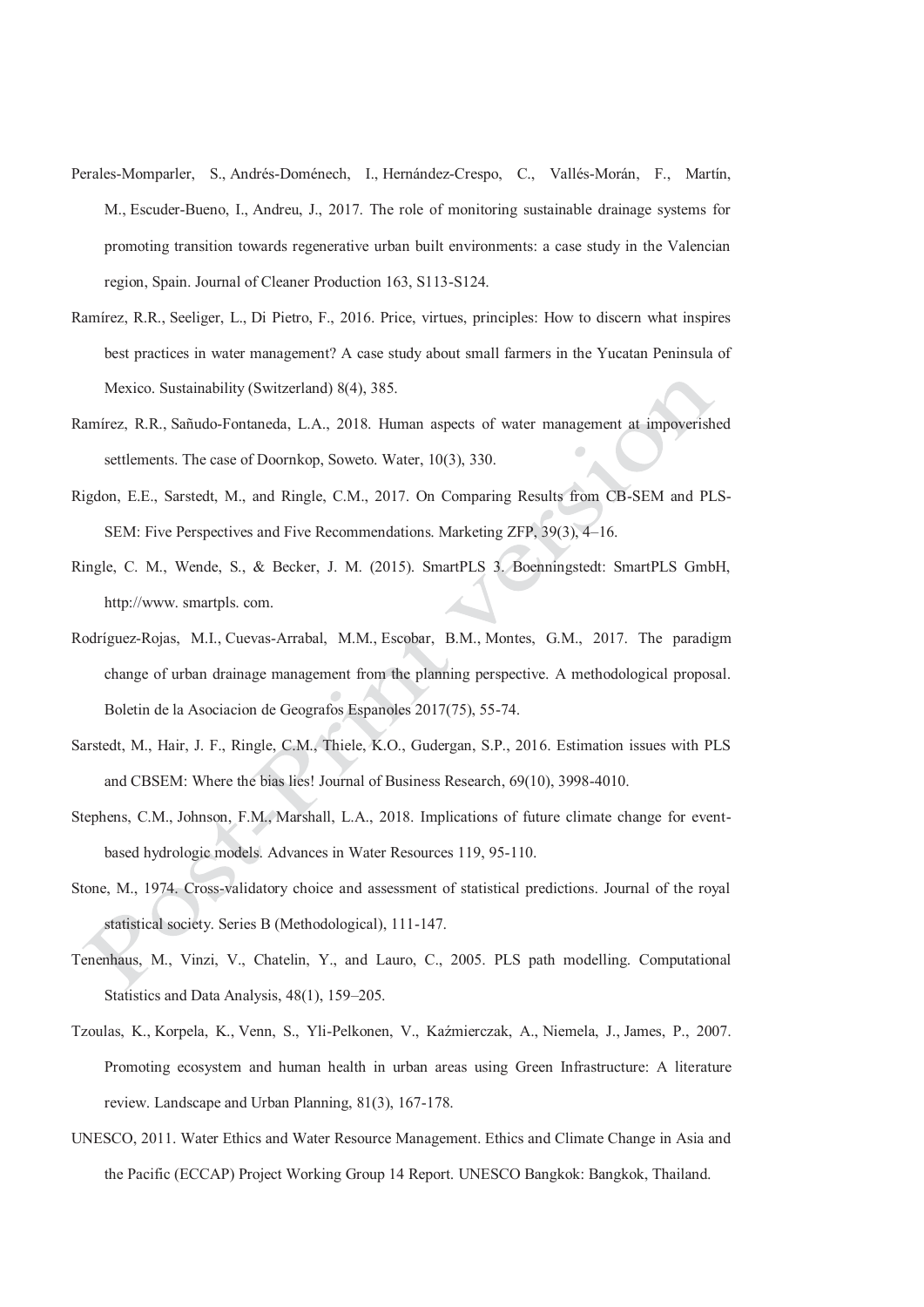- Williams, J.B., Jose, R., Moobela, C., Hutchinson, D.J., Wise, R., Gaterell, M. 2019. Residents' perceptions of sustainable drainage systems as highly functional blue green infrastructure. Landscape and Urban Planning 190, 103610
- Wong, T.H.F., Brown, R.R., 2009. The water sensitive city: Principles for practice. Water Science and Technology, 60(3), 673-682.
- Woods Ballard, B., Wilson, S., Udale-Clarke, H., Illman, S., Scott, T., Ashley, R., Kellagher, R., 2015. The SuDS Manual; CIRIA: London, UK. pp. 968. ISBN 979-0-86017-760-9.

RA  $\delta$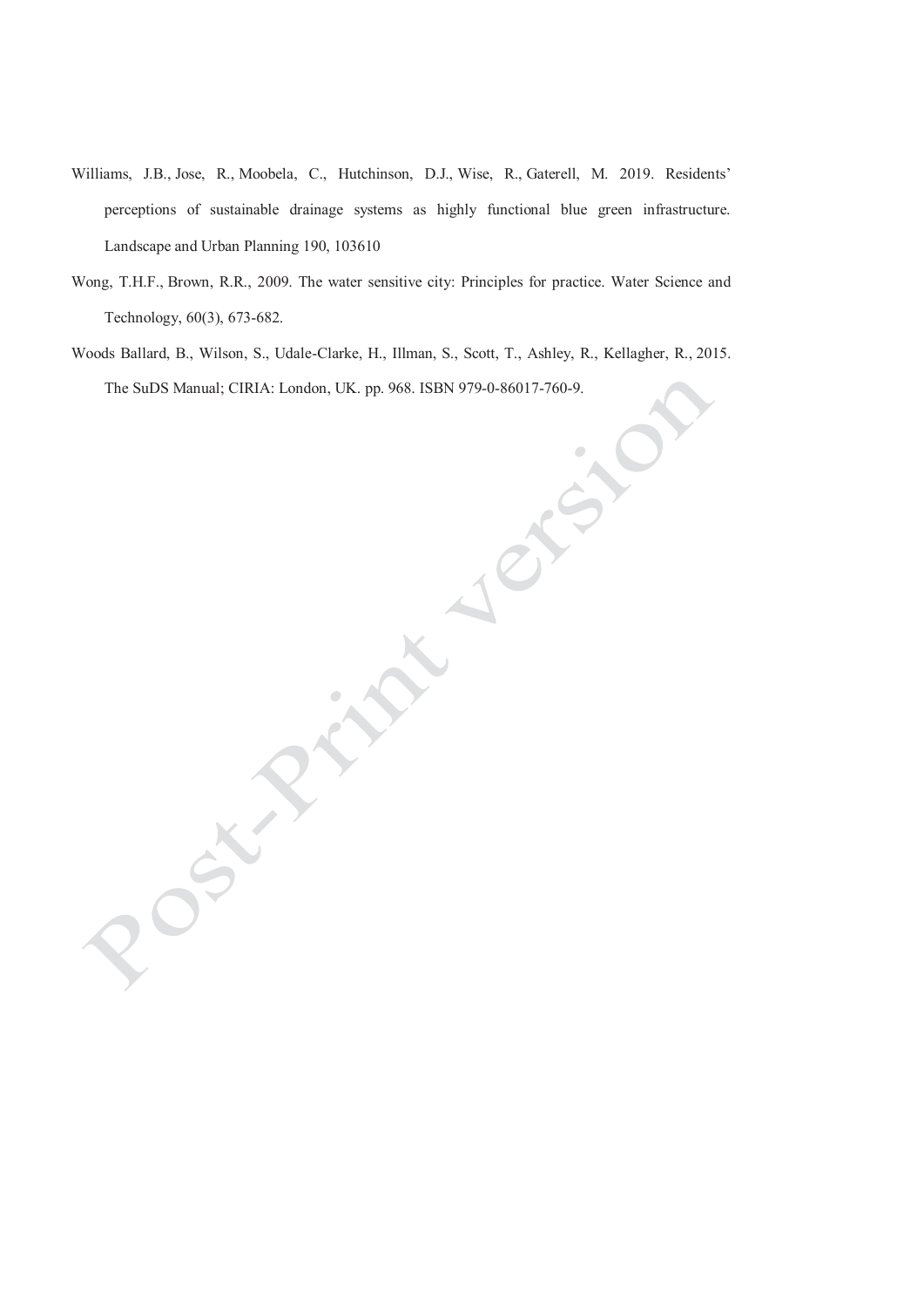#### **FIGURES**



Figure 1. Neighbouring communities of dwellers participating in the study (highlighted in yellow), and surrounding

areas (Source: Adapted from Google Maps).

Post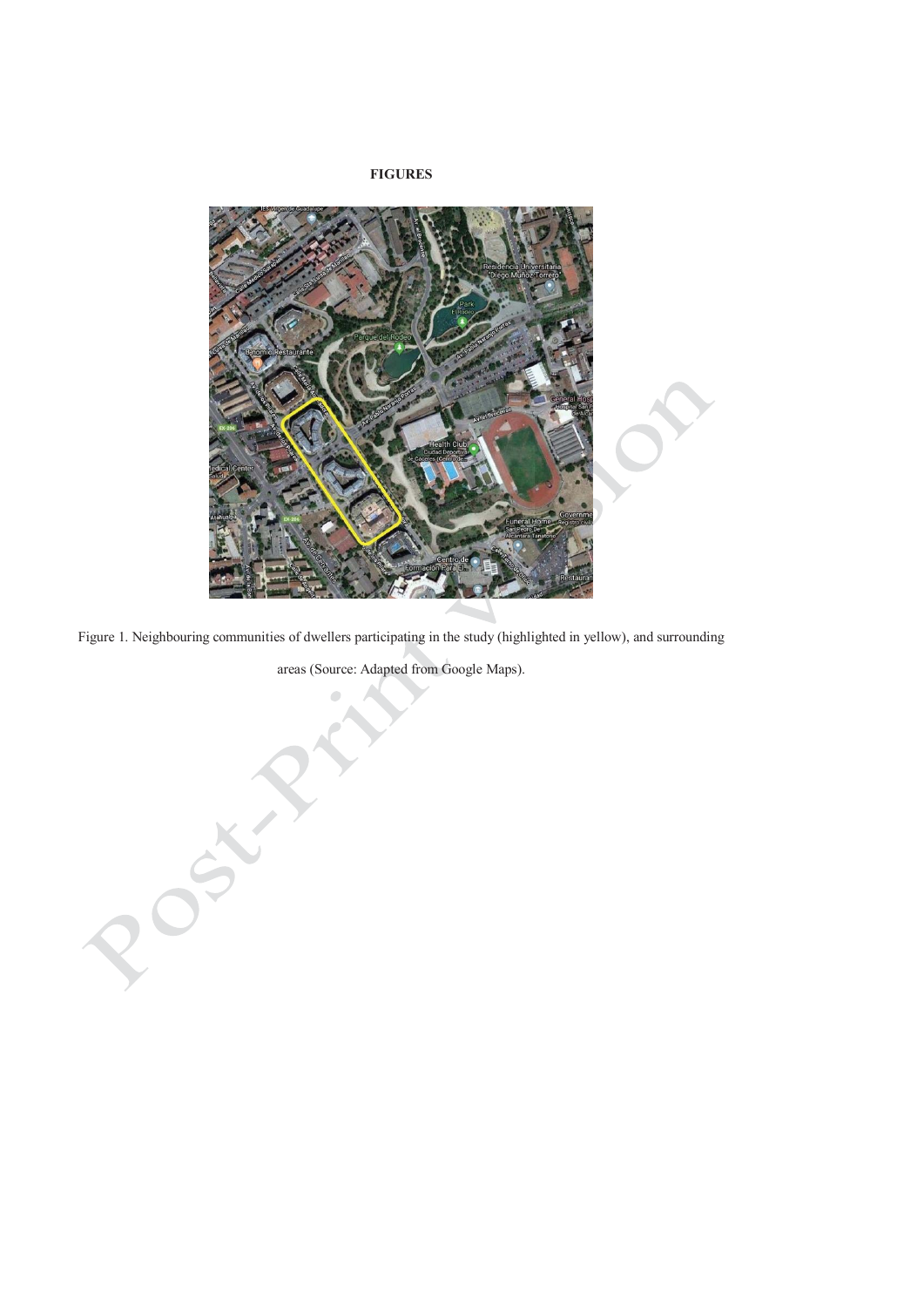

Figure 2. Human Aspects of SuDS: a model to value community perceptions for practice considering the 4 pillars of

 $\bullet$ 

SuDS.

200xxxx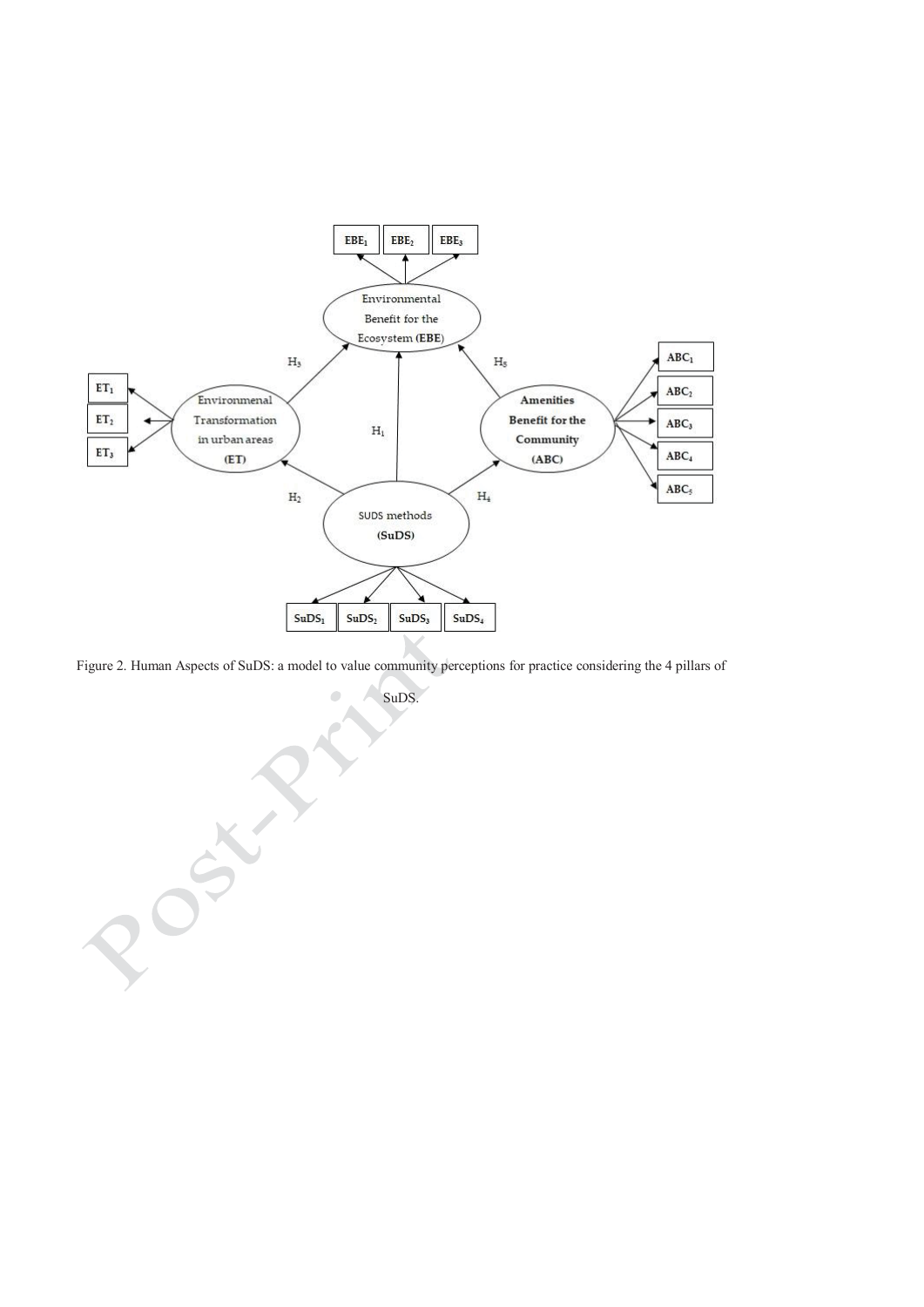#### **TABLES**

Table 1. Original indicators and questions.

| <b>Original indicators</b>                                       | <b>Questions</b>                                             |
|------------------------------------------------------------------|--------------------------------------------------------------|
| EBE <sub>1</sub> : Environmental: SUDS provide secure            | Is important for you to have an adequate system to control,  |
| surface water management                                         | catch, infiltrate, store and reuse water?                    |
| EBE <sub>2</sub> : Socio-economic: increase in investment        | Do you consider as an important matter the investment to     |
| in comparison to conventional drainage                           | avoid the deterioration of the drainage system in order to   |
| systems, water saving, socio-economic value.                     | save potable water?                                          |
| EBE <sub>3</sub> : Develop resilience/adaptability to future     | Do you give importance to have new drainage systems          |
| change: SUDS designed considering climate                        | available beyond conventional drainage which adapt better    |
| change, SUDS contributing to climate                             |                                                              |
| resilience, SUDS impact for community                            | to climate changes scenarios including extreme               |
| resilience and adaptation.                                       | temperatures and rainfall events?                            |
| $ET_1$ : planting and vegetation such as                         | How would you value drainage systems based upon the          |
| bioretention areas, wetlands, ponds and                          | improvement of green areas like gardens and ponds,           |
| raingardens, creating attractive landscapes                      | providing more attractive places for the neighbourhood?      |
|                                                                  | Do you account as a key factor the planning to implement     |
| ET <sub>2</sub> : engineered and robust solutions such as        | drainage solutions such as permeable pavements and           |
| permeable pavements                                              | bioretention in order to improve to the existing drainage    |
|                                                                  | systems?                                                     |
| ET <sub>3</sub> : treat water close to the point where it falls, | Is it important for you to reduce overflows, flooding issues |
| avoiding combined sewer overflows, flooding                      | and the negative effects of stagnant water by providing      |
| issues and ponding effects in the streets                        | solutions applied at source level.                           |
| ABP <sub>1</sub> : Enhance visual character/historical:          |                                                              |
| integration in the surrounding area, SUDS                        | Do you think that SuDS techniques could be implemented       |
| designed to be visually attractive, level of                     | in your residence area making it more attractive visually    |
| support of local heritage and landscape.                         | and integrated in the larger urban area?                     |
| ABP <sub>2</sub> : Improve security/safety: security             | Do you believe that SuDS techniques are robust and safe      |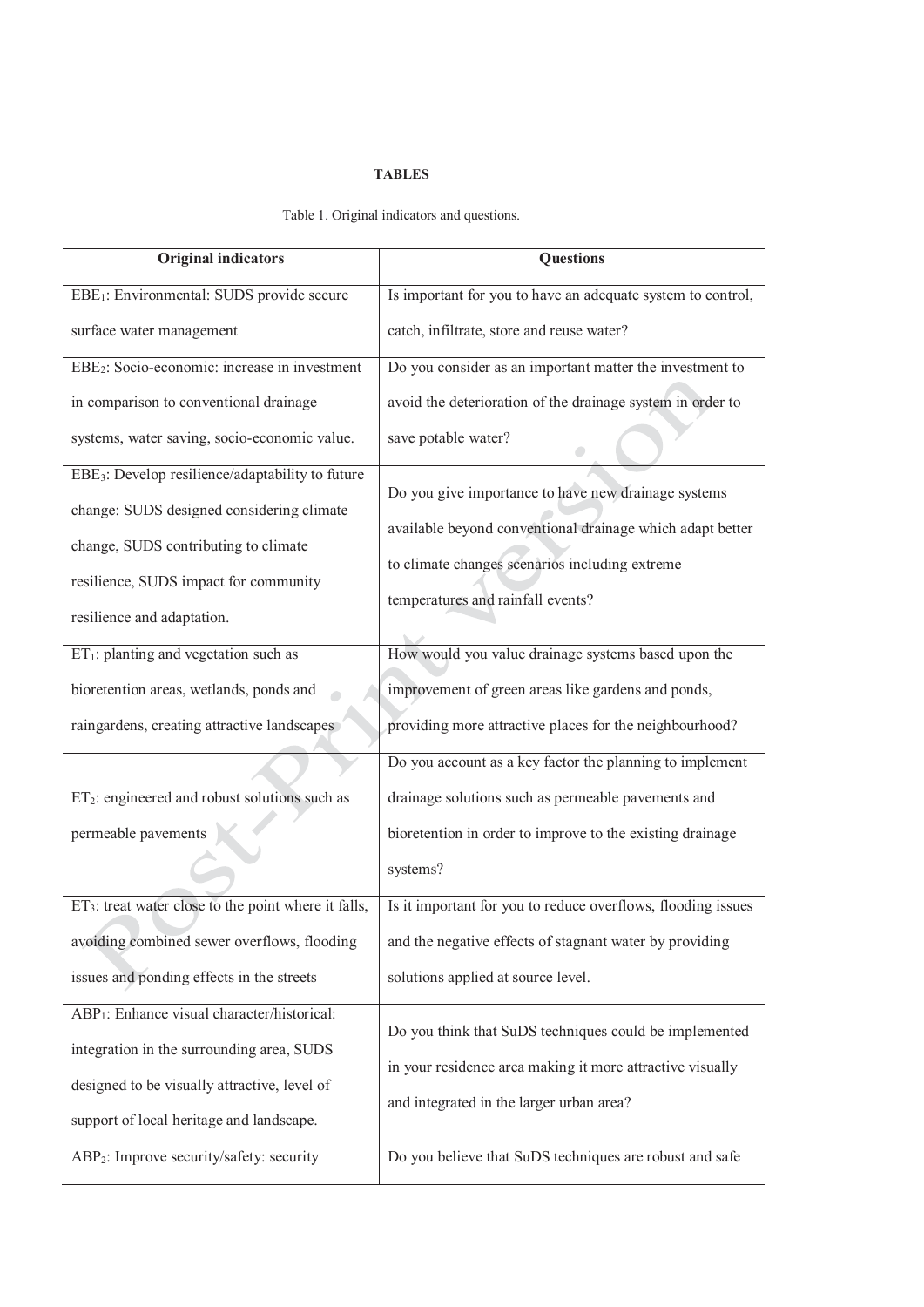| perception in the public, impact on safety                   | solutions to manage rainfall and runoff water, reducing     |
|--------------------------------------------------------------|-------------------------------------------------------------|
| measures, prevention.                                        | flooding issues whilst saving potable water?                |
| ABP <sub>3</sub> : Maximise multi-functionality: number of   |                                                             |
| uses/functions, quality of multifunctional uses,             | Do you think that SuDS favor áreas such as recreation,      |
|                                                              | socio-educative, health, tourism and aesthetics?            |
| ecosystem services.                                          |                                                             |
|                                                              | Do you perceive barriers for the implementation of SuDS     |
| ABP <sub>4</sub> : Legal: local regulations, legal barriers, |                                                             |
|                                                              | in your residential areas (i.e. legal, technical,           |
| national and international contexts.                         |                                                             |
|                                                              | organisational, economical, planning based barriers, etc.)  |
| ABP <sub>5</sub> : Community learning/education:             | Do you believe that SuDS could improve ecological           |
|                                                              | consciousness in residential areas as well as in education  |
| community awareness, school involvement,                     |                                                             |
| education strategies.                                        | centres?                                                    |
|                                                              | Do you consider important the implementation of SuDS        |
|                                                              |                                                             |
| SUDS <sub>1</sub> : runoff quantity control                  | applied to buildings like green roofs in order to control   |
|                                                              | problems derived from intense rainfall at a building level? |
|                                                              |                                                             |
|                                                              | First flush effect produces significant pollutant risks in  |
| SUDS <sub>2</sub> : runoff quality management to prevent     | urban environments. Do you perceive as an important         |
|                                                              |                                                             |
| pollution                                                    | issue the option to have drainage systems able to reduce    |
|                                                              | these pollution effects?                                    |
|                                                              |                                                             |
| SUDS <sub>3</sub> : create and sustain better spaces for     | Do you perceive SuDS as tools that help in creating         |
|                                                              | greener spaces which contributes to the improvement of      |
| people to live                                               | liveability conditions?                                     |
|                                                              |                                                             |
| SUDS <sub>4</sub> : create and sustain better spaces for     | Do you think that SuDS promote biodiversity in urban        |
| nature bringing biodiversity back to the city                | environments?                                               |
|                                                              |                                                             |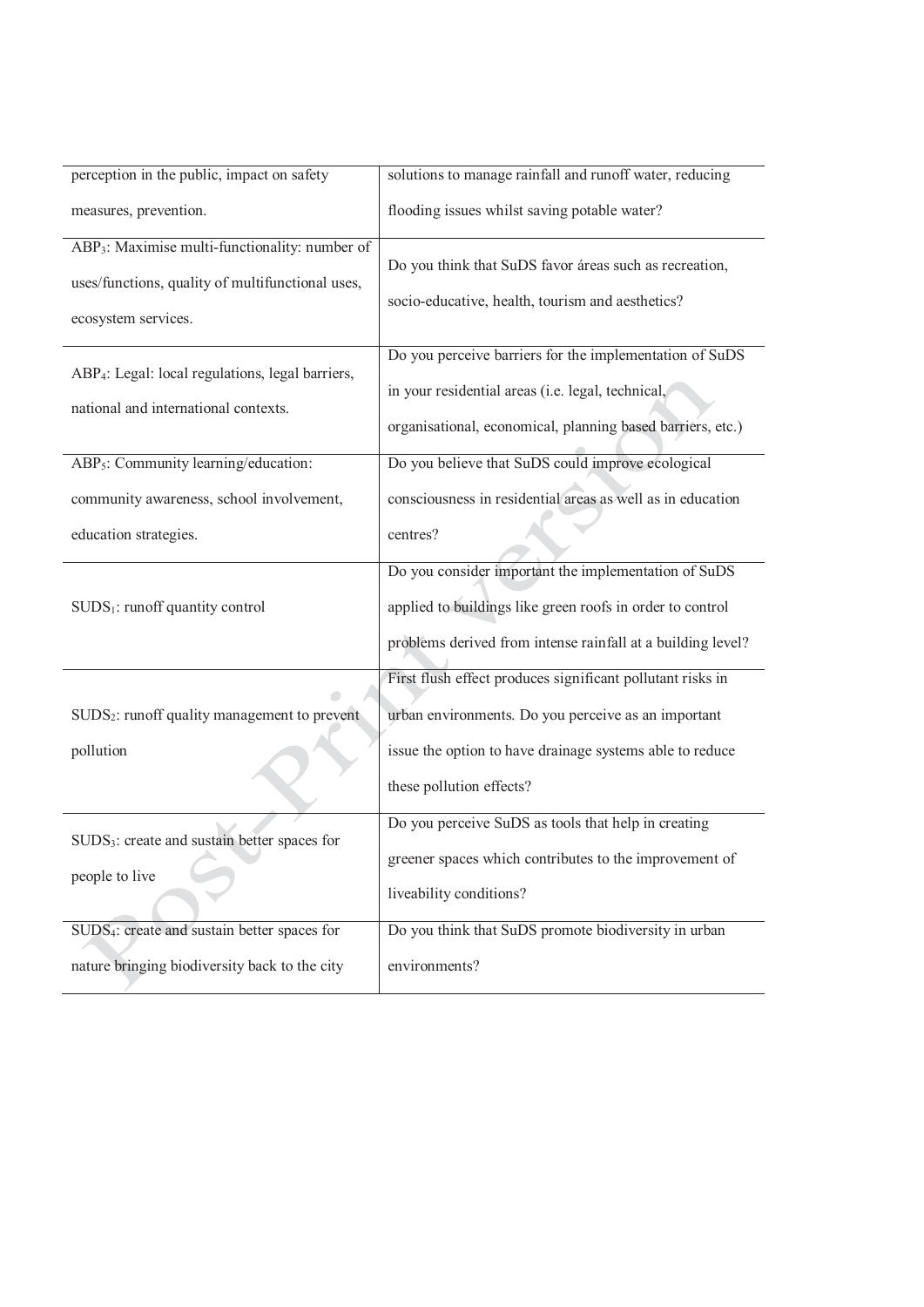| <b>Information</b>                 | $N = 242$ | Percentage<br>$(\%)$ |
|------------------------------------|-----------|----------------------|
| Gender                             |           |                      |
| Male                               | 132       | 55%                  |
| Female                             | 110       | 45%                  |
|                                    | 242       | 100%                 |
| Age                                |           |                      |
| 25 years or younger                | 52        | 21%                  |
| 26-35 years old                    | 92        | 38%                  |
| 36-45 years old                    | 39        | 16%                  |
| 46-55 years old                    | 29        | 12%                  |
| 56-65 years old                    | 16        | 7%                   |
| 60 years old and above             | 14        | 11%                  |
|                                    | 242       | 100%                 |
| <b>Type of family</b>              |           |                      |
| Live alone                         | 32        | 13%                  |
| Family without children            | 42        | 17%                  |
| Family with two or less children   | 122       | 50%                  |
| Family with three or more children | 46        | 19%                  |
|                                    | 242       | 100%                 |
| <b>Education</b>                   |           |                      |
| Primary School                     | 10        | 4%                   |
| Secundary school                   | 32        | 13%                  |
| Bachelor                           | 80        | 33%                  |
| University                         | 120       | 50%                  |
|                                    | 242       | 100%                 |
| Family incomes (per year)          |           |                      |
| Less than $10,000 \in$             | 8         | 3%                   |
| 10,000-15,000€                     | 10        | 4%                   |
| 15,001€-20,000€                    | 42        | 17%                  |
| 20,001€-30,000€                    | 118       | 49%                  |
| 30,001€-50,000€                    | 52        | 21%                  |
| Higher than $50,000 \in$           | 12        | 5%                   |
|                                    | 242       | $100\%$              |

Table 2. Main characteristics of the participants.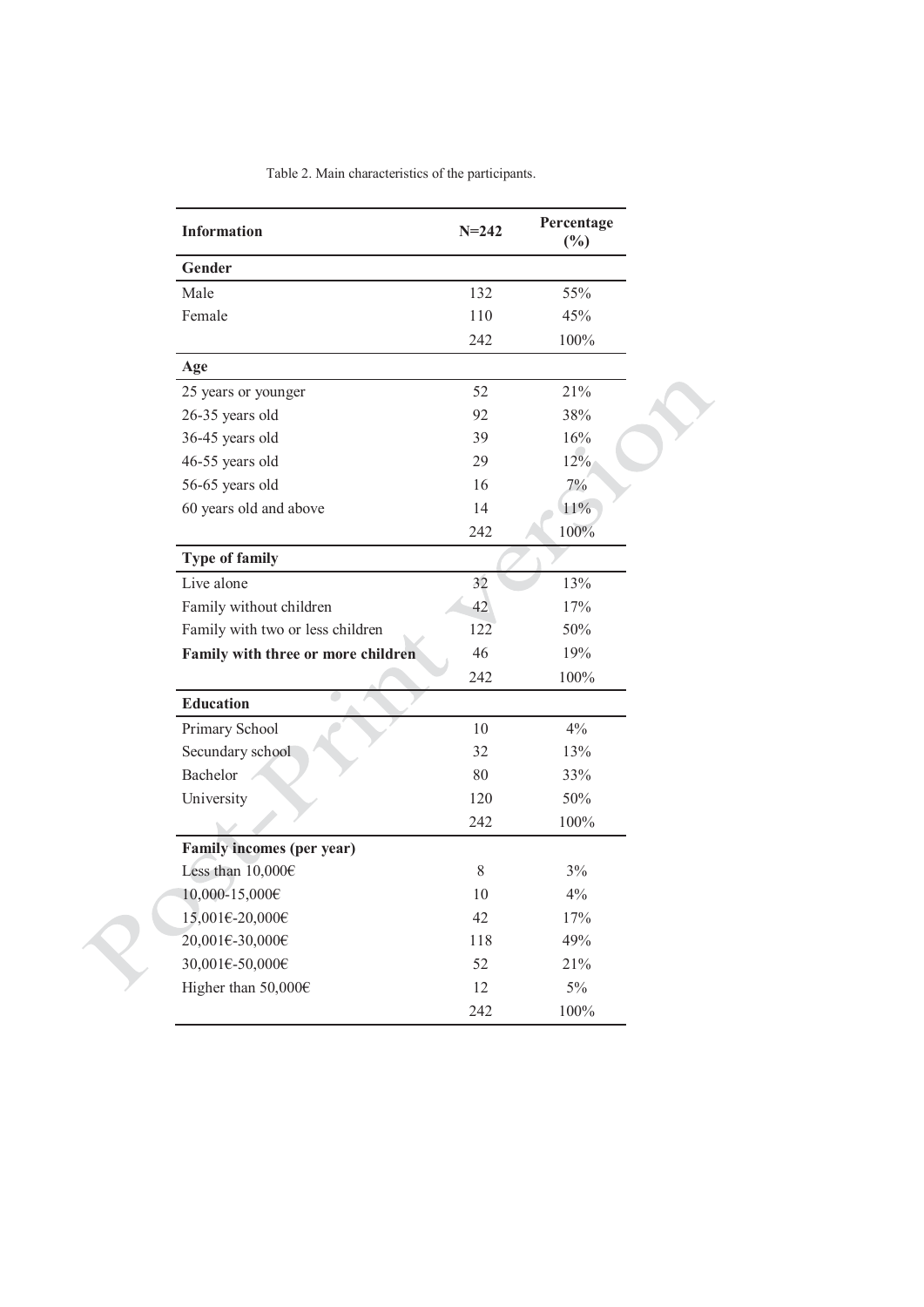|                         |                   |                    | Cronbach's   |       |                   | <b>Composite Average Variance</b> |
|-------------------------|-------------------|--------------------|--------------|-------|-------------------|-----------------------------------|
| <b>Latent variables</b> |                   | Indicator Loadings | <b>Alpha</b> |       | rho_A Reliability | <b>Extracted (AVE)</b>            |
|                         | $\rm EBE_1$       | 0.827              | 0.854        | 0.855 | 0.853             | 0.659                             |
| EBE                     | EBE <sub>2</sub>  | 0.819              |              |       |                   |                                   |
|                         | EBE <sub>3</sub>  | 0.765              |              |       |                   |                                   |
|                         | ET <sub>1</sub>   | 0.706              | 0.751        | 0.752 | 0.752             | 0.502                             |
| ET                      | ET <sub>2</sub>   | 0.719              |              |       |                   |                                   |
|                         | ET <sub>3</sub>   | 0.701              |              |       |                   |                                   |
|                         | ABC <sub>1</sub>  | 0.754              | 0.891        | 0.898 | 0.891             | 0.622                             |
|                         | ABC <sub>2</sub>  | 0.784              |              |       |                   |                                   |
| ABC                     | ABC <sub>3</sub>  | 0.701              |              |       |                   |                                   |
|                         | ABC <sub>4</sub>  | 0.754              |              |       |                   |                                   |
|                         | ABC <sub>5</sub>  | 0.931              |              |       |                   |                                   |
|                         | SuDS <sub>1</sub> | 0.775              | 0.871        | 0.874 | 0.871             | 0.628                             |
|                         | $\rm SuDS_2$      | 0.755              |              |       |                   |                                   |
| $\rm SuDS$              | SuDS <sub>3</sub> | 0.769              |              |       |                   |                                   |
|                         | SuDS <sub>4</sub> | 0.866              |              |       |                   |                                   |

Table 3. Individual reliability, Cronbach Alpha, rho\_A, Composite Reliability and Average Variance Extracted

(AVE).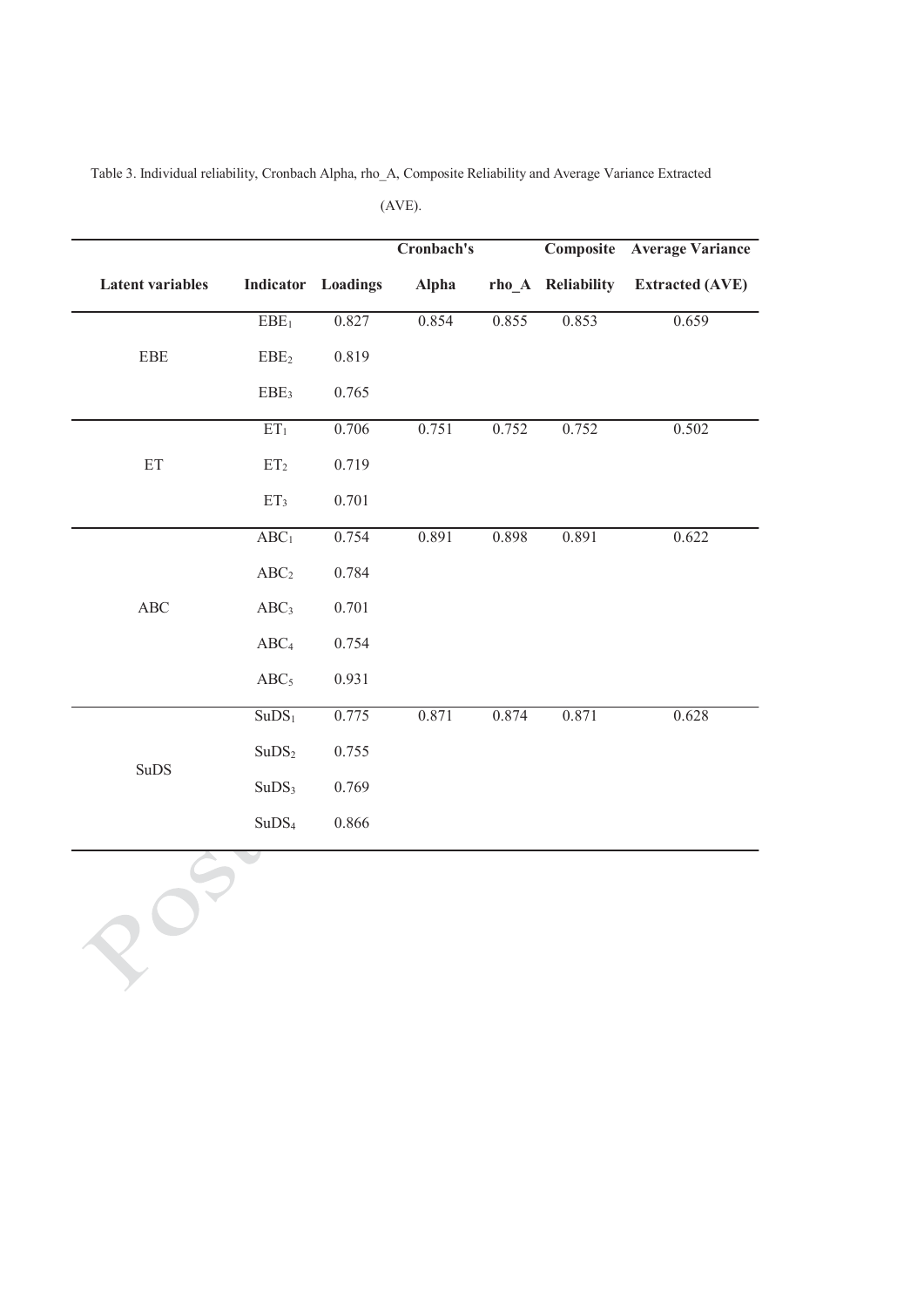| Table 4. Measurement Model: Discriminant validity. |  |
|----------------------------------------------------|--|
|----------------------------------------------------|--|

| Heterotrait-monotrait ratio (HTMT) |       |       |       |             |  |
|------------------------------------|-------|-------|-------|-------------|--|
|                                    | ABC   | EBE   | ET    | <b>SuDS</b> |  |
| ABC                                |       |       |       |             |  |
| <b>EBE</b>                         | 0.721 |       |       |             |  |
| ET                                 | 0.604 | 0.830 |       |             |  |
| SuDS                               | 0.596 | 0.736 | 0.710 |             |  |